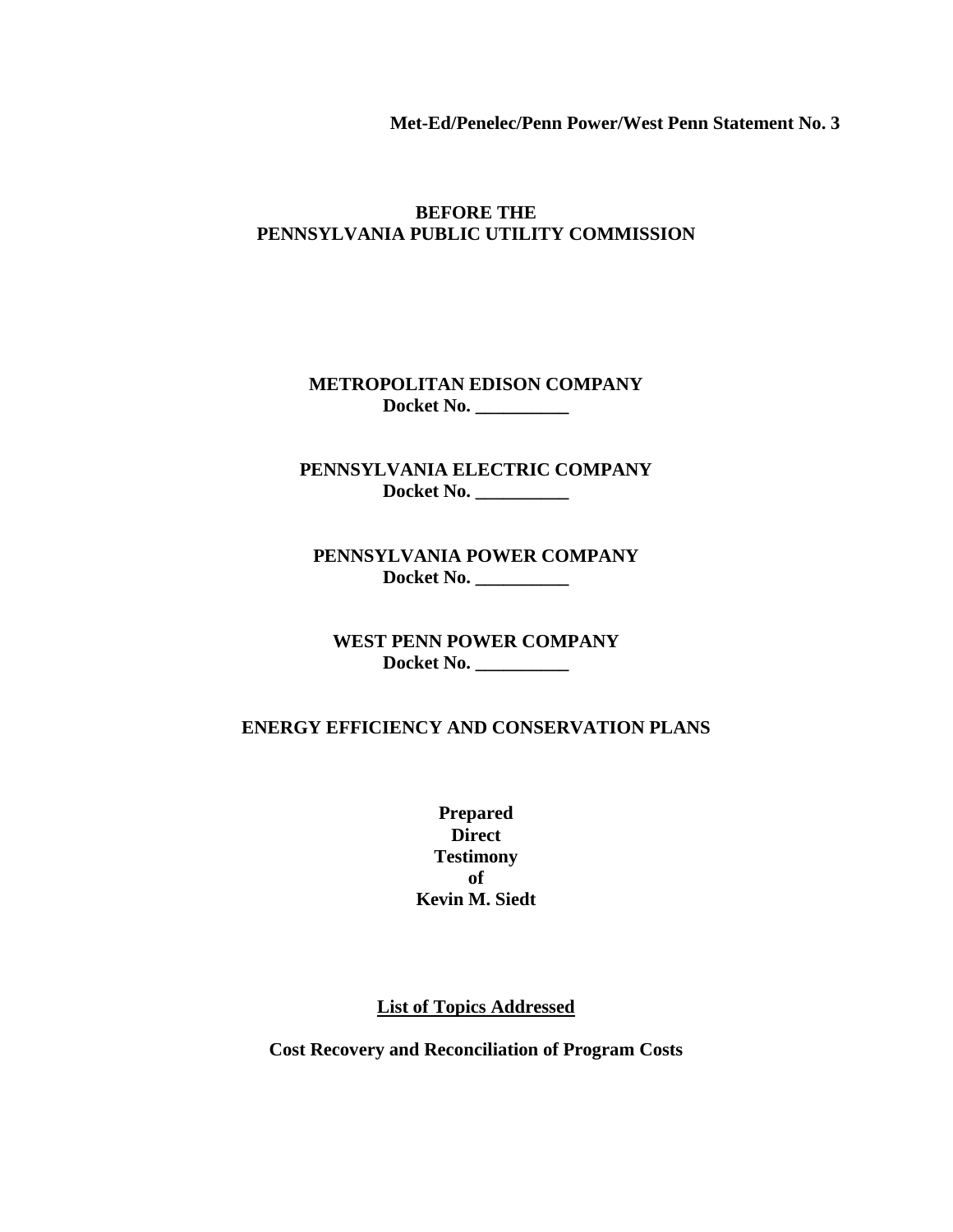### **I. INTRODUCTION AND BACKGROUND**

| $\overline{c}$<br>3 | Q. | PLEASE STATE YOUR NAME AND BUSINESS ADDRESS.                                                  |  |
|---------------------|----|-----------------------------------------------------------------------------------------------|--|
| $\overline{4}$      | A. | My name is Kevin M. Siedt. My business address is 2800 Pottsville Pike, Reading,              |  |
| 5                   |    | Pennsylvania 19612.                                                                           |  |
| 6                   |    |                                                                                               |  |
| 7                   | Q. | BY WHOM ARE YOU EMPLOYED AND IN WHAT CAPACITY?                                                |  |
| 8                   | A. | I am employed by FirstEnergy Service Company as a State Regulatory Analyst in the             |  |
| 9                   |    | Rates and Regulatory Affairs Department - Pennsylvania.                                       |  |
| 10                  |    |                                                                                               |  |
| 11                  | Q. | <b>YOUR</b><br>RESPONSIBILITIES AS<br><b>STATE</b><br><b>REGULATORY</b><br><b>WHAT</b><br>ARE |  |
| 12                  |    | <b>ANALYST?</b>                                                                               |  |
| 13                  | A. | Generally, the Rates and Regulatory Affairs Department provides regulatory support for        |  |
| 14                  |    | Metropolitan Edison Company ("Met-Ed"), Pennsylvania Electric Company ("Penelec"),            |  |
| 15                  |    | Pennsylvania Power Company ("Penn Power"), and West Penn Power Company ("West                 |  |
| 16                  |    | Penn") (collectively the "Companies"). I support the development, preparation, and            |  |
| 17                  |    | presentation of the Companies' retail electric rates and related rules and regulations,       |  |
| 18                  |    | ensuring uniform administration and interpretation in all their rate-related matters before   |  |
| 19                  |    | the Pennsylvania Public Utility Commission ("Commission"). I also address, among              |  |
| 20                  |    | other things, non-utility generation costs, regulatory program cost recovery and other        |  |
| 21                  |    | financial matters.                                                                            |  |
| 22                  |    |                                                                                               |  |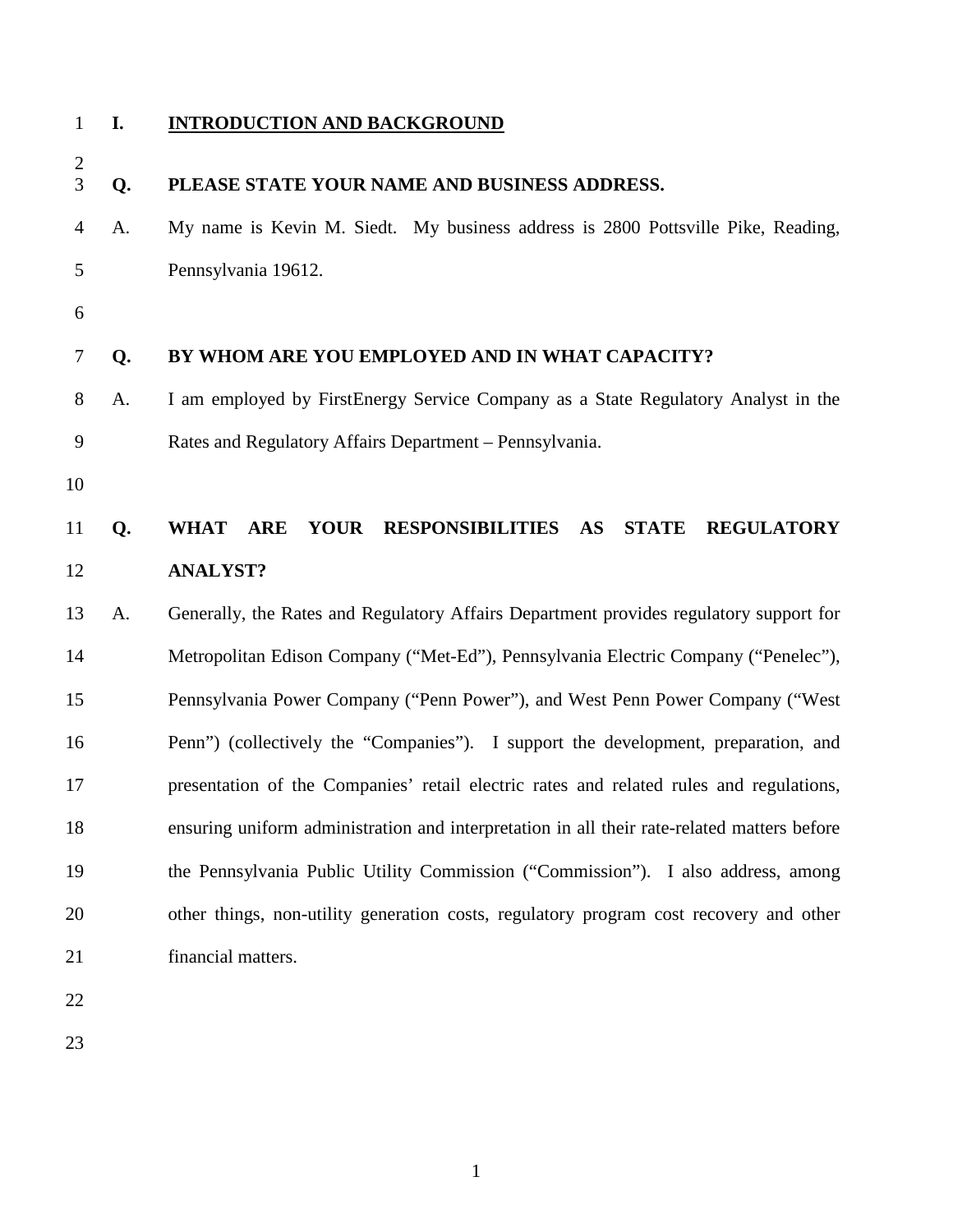| $\mathbf{1}$   | Q. | WHAT IS YOUR EDUCATIONAL BACKGROUND?                                                    |
|----------------|----|-----------------------------------------------------------------------------------------|
| $\overline{2}$ | A. | I obtained a Masters Degree in Business Administration from Moravian College in 1994.   |
| 3              |    | I am also a graduate of Rowan University where I received a Bachelor of Science Degree  |
| 4              |    | with a major in Accounting and Finance in 1984. My work experience is more fully        |
| 5              |    | described in Appendix A.                                                                |
| 6              |    |                                                                                         |
| $\tau$         | Q. | ON WHOSE BEHALF ARE YOU TESTIFYING IN THIS PROCEEDING?                                  |
| 8              | A. | I am testifying on behalf of Met-Ed, Penelec, Penn Power and West Penn. My testimony    |
| 9              |    | equally applies to all of the Companies, unless otherwise stated.                       |
| 10             |    |                                                                                         |
| 11             | Q. | WHAT IS THE PURPOSE OF YOUR DIRECT TESTIMONY?                                           |
| 12             | A. | The purpose of my testimony is to introduce and explain the Companies' proposed cost    |
| 13             |    | recovery mechanism that will be used to recover the costs incurred by the Companies     |
| 14             |    | during the planning and implementation of their respective Phase II Energy Efficiency   |
| 15             |    | and Conservation Plans ("Proposed Plans") which are required by Act 129 of 2008, 66 Pa  |
| 16             |    | C.S. § 2806.1 ("Act 129") and the Commission's decision in <i>Energy Efficiency and</i> |
| 17             |    | Conservation Programs, Docket Nos. M-2012-2289411 and M-2008-2069887                    |
| 18             |    | (Implementation Order entered August 3, 2012) ("2012 Implementation Order").            |
| 19             |    |                                                                                         |
| 20             |    | I will also be addressing proposed changes to Met-Ed, Penelec, and Penn Power's         |
| 21             |    | existing Energy Efficiency and Conservation Charge Rider ("EE&C-C Rider"), which is     |
| 22             |    | used to recover Met-Ed, Penelec, and Penn Power's Phase I EE&C Plan costs. Phase I      |
| 23             |    | EE&C Plans were required by Act 129 and the Commission's decision in <i>Energy</i>      |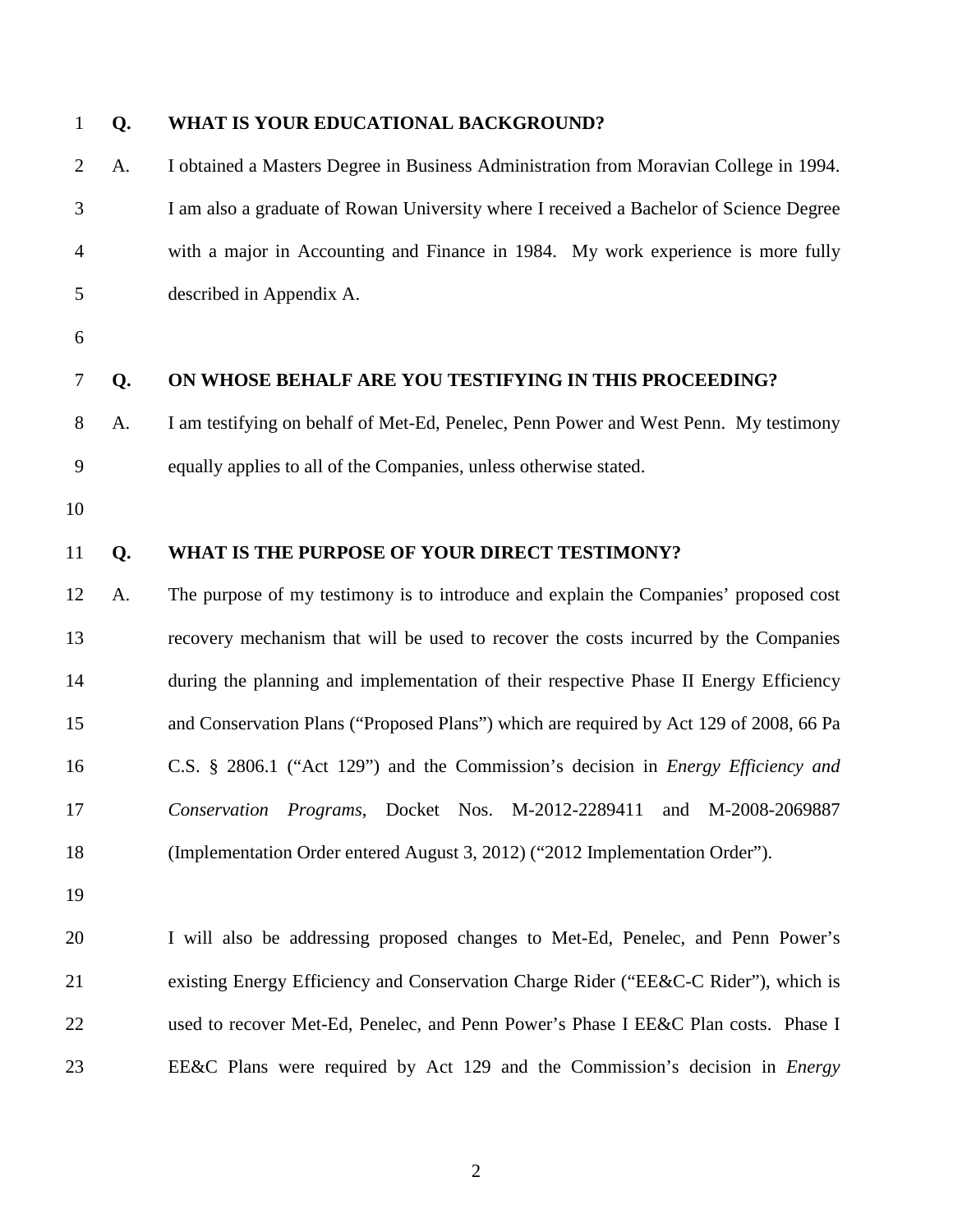| $\mathbf{1}$   |     | Efficiency and Conservation Programs, Docket No. M-2008-2069887 (Implementation           |
|----------------|-----|-------------------------------------------------------------------------------------------|
| $\overline{2}$ |     | Order entered January 26, 2009) ("2009 Implementation Order"). Met-Ed, Penelec, and       |
| 3              |     | Penn Power's Phase I EE&C costs and corresponding riders were approved by the             |
| 4              |     | Commission at Docket Nos. M-2009-2092222, M-20009-2112952 and M-2009-2112956,             |
| 5              |     | respectively.                                                                             |
| 6              |     |                                                                                           |
| 7              | Q.  | <b>HAVE YOU PREPARED EXHIBITS TO ACCOMPANY YOUR TESTIMONY?</b>                            |
| 8              | A.  | Met-Ed/Penelec/Penn Power/West Penn Exhibits KMS-1 through KMS-9 were<br>Yes.             |
| 9              |     | prepared by me or under my supervision and are described in detail later in my testimony. |
| 10             |     |                                                                                           |
| 11             | II. | RIDER COST RECOVERY AND RECONCILIATION                                                    |
|                |     |                                                                                           |
| 12<br>13       | Q.  | DO THE COMPANIES' CURRENT TARIFFS HAVE IN PLACE RATES THAT                                |
| 14             |     | WILL RECOVER THE COSTS ASSOCIATED WITH THE DEVELOPMENT                                    |
| 15             |     | AND IMPLEMENTATION OF THE PHASE I EE&C PLANS AND RELATED                                  |
| 16             |     | PROGRAMS?                                                                                 |
| 17             | A.  | Yes, they do. The costs associated with the development and implementation of the         |
| 18             |     | Companies' EE&C Plans and programs for Phase I ("Existing Plans") were approved by        |
| 19             |     | the Commission in Docket Nos. M-2009-2092222 (Met-Ed), M-2009-2112952 (Penelec),          |
| 20             |     | M-2009-2112956 (Penn Power), and M-2009-2093218 (West Penn) and are currently             |
| 21             |     | being recovered through each Company's respective EE&C-C Rider.                           |
| 22             |     |                                                                                           |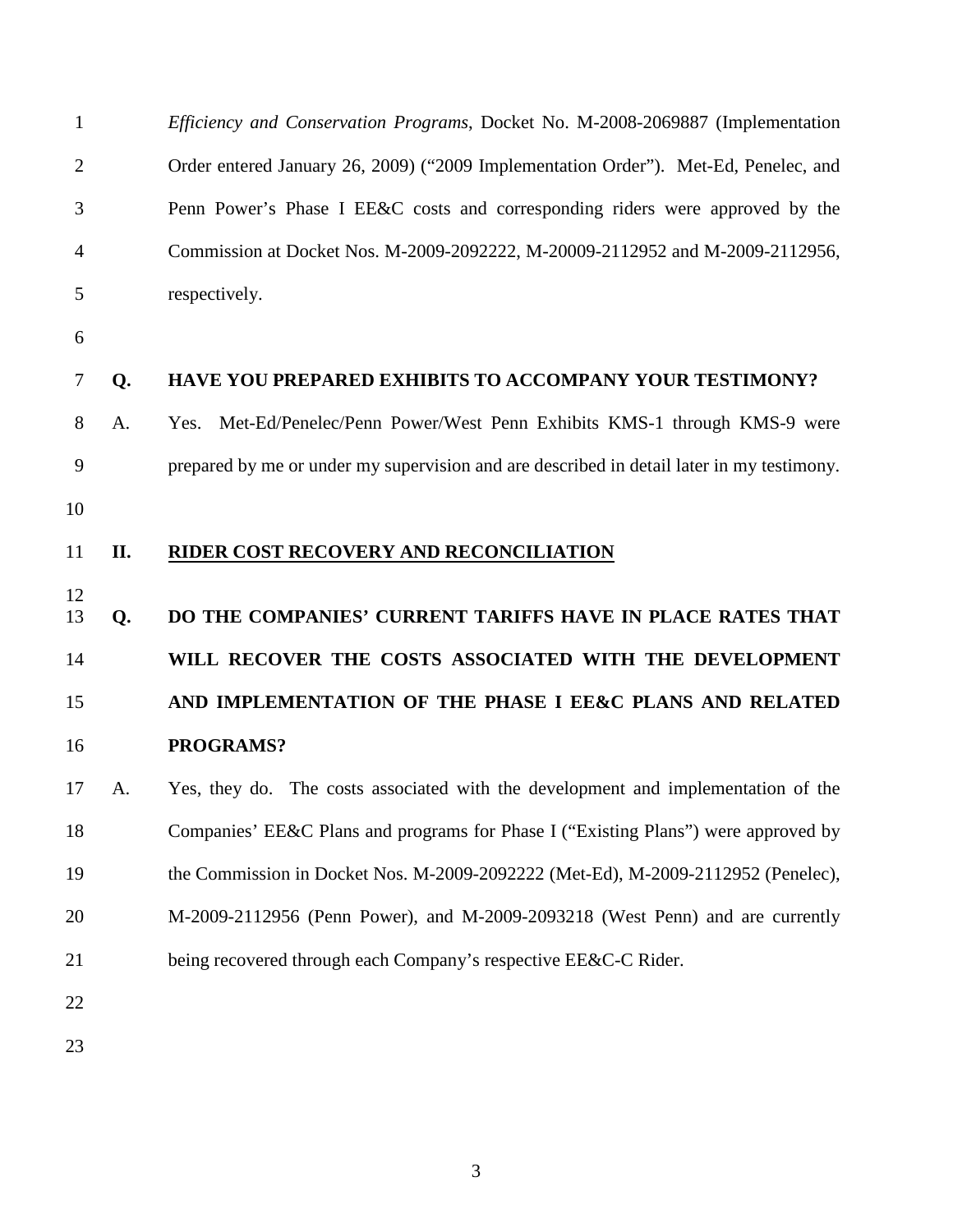# **Q. DO MET-ED, PENELEC, AND PENN POWER PLAN TO MAINTAIN THE EXISTING EE&C-C RIDER?**

 A. Yes, Met-Ed, Penelec and Penn Power plan to maintain the existing EE&C-C Riders. However, certain changes must be made to the existing EE&C-C Riders to ensure that all of the approved Phase I costs incurred through May 31, 2013 are fully recovered. Since Phase I costs will continue to accrue up to and through December 31, 2013, the EE&C-C Rider must be modified for Met-Ed, Penelec, and Penn Power to provide for the ability to recover those costs. Instead of a May 31, 2013 termination date for the existing EE&C-C Rider, the EE&C-C Computation Period, which is currently the 39-month period from 10 March 1, 2010 through May 31, 2013, will be amended to allow the EE&C-C Rider Rate 11 to remain in effect until all allowable costs approved for collection under the EE&C-C Rider have been recovered from each customer class. Copies of the Phase I EE&C-C Rider for Met-Ed, Penelec, and Penn Power with the proposed changes (redlined) are included as Met-Ed/Penelec/Penn Power/West Penn Power Exhibits KMS-1 through KMS-3 respectively.

- 
- 

#### **Q. HOW WILL THIS MODIFICATION BE IMPLEMENTED?**

 A. The Phase I EE&C-C Rider rate will be set to zero as of June 1, 2013. Program costs, including saving measurement, administration, and consulting costs, will continue to accrue by rate class through December 31, 2013. As of December 31, 2013, a final reconciliation of all actual costs incurred and revenue collected will be performed, resulting in a refund of any over-collection by class or recovery of any under-collection by class for an estimated recovery period of six months beginning on February 1, 2014.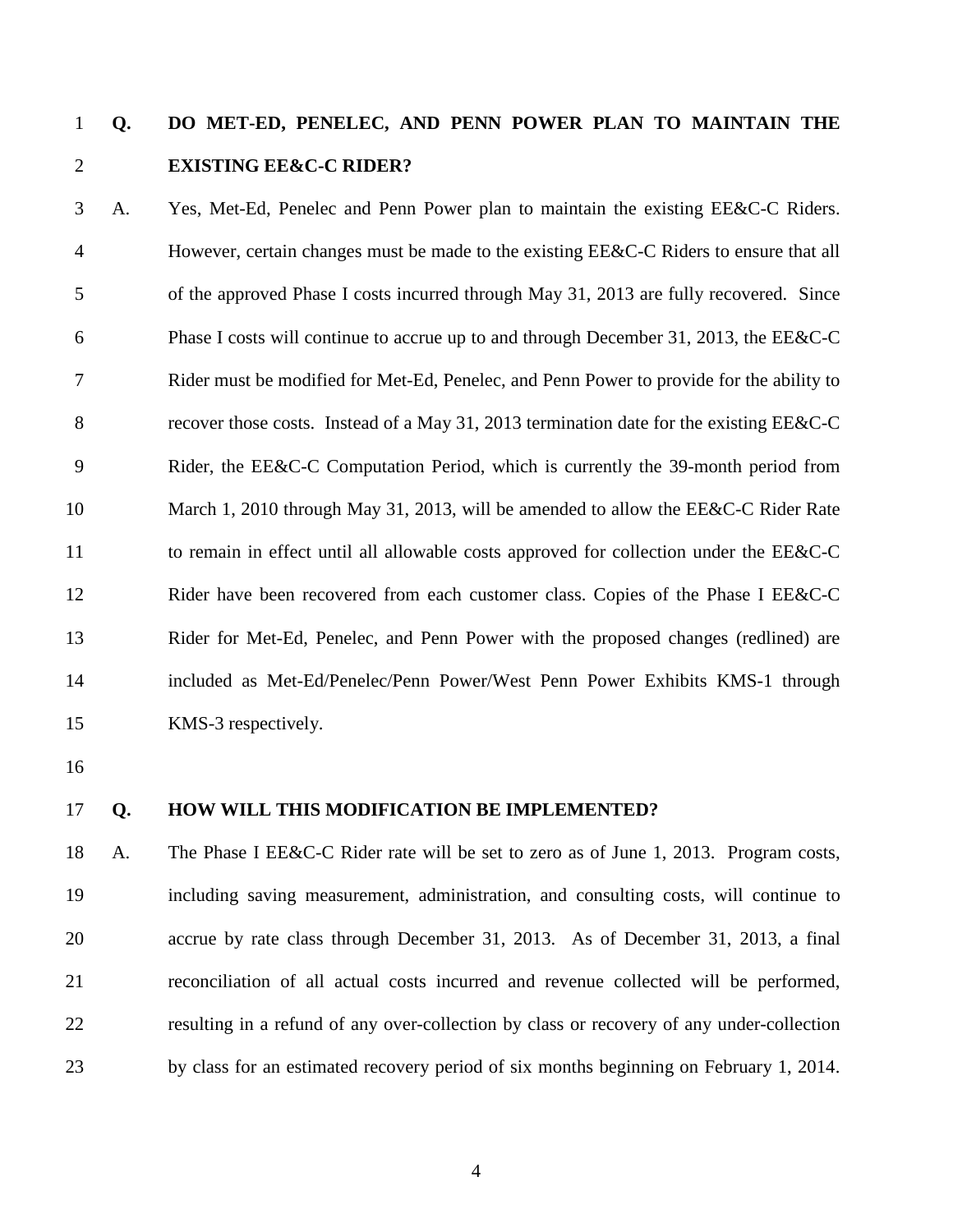| $\mathbf{1}$   |    | However, the EE&C-C rate will stay in place until all over- or under-collection has been     |
|----------------|----|----------------------------------------------------------------------------------------------|
| $\overline{2}$ |    | fully recovered or refunded. Upon Commission approval, the Companies request that the        |
| 3              |    | change to the Phase I EE&C Rider rate become effective on ten days notice.                   |
| $\overline{4}$ |    |                                                                                              |
| 5              | Q. | IS THE EXISTING WEST PENN POWER EE&C RIDER GOING TO BE                                       |
| 6              |    | <b>MODIFIED AS WELL?</b>                                                                     |
| 7              | A. | No, the provisions within the West Penn EE&C Rider requires West Penn to perform a           |
| 8              |    | final reconciliation of Plan amounts to be collected or refunded after May 31, 2013,         |
| 9              |    | thereby allowing West Penn to fully recover its Phase I EE&C program costs.                  |
| 10             |    |                                                                                              |
| 11             | Q. | WHAT TYPE OF<br>RECOVERY MECHANISM ARE THE COMPANIES                                         |
| 12             |    | PROPOSING TO USE TO RECOVER THE PHASE II EE&C PROGRAM                                        |
| 13             |    | <b>COSTS?</b>                                                                                |
| 14             | A. | As permitted by Act 129 and 66 Pa.C.S. § 1307, all four Companies are proposing to           |
| 15             |    | implement EE&C-C Riders to recover Phase II costs. Copies of the Phase II EE&C-C             |
| 16             |    | Rider for Met-Ed, Penelec, Penn Power, and West Penn are included as Met-                    |
| 17             |    | Ed/Penelec/Penn Power/West Penn Exhibits KMS-4 through KMS-8 respectively. <sup>1</sup> Met- |
| 18             |    | Ed/Penelec/Penn Power/West Penn Exhibit KMS-9, which is also included with my                |
| 19             |    | testimony, sets forth the specific calculation of the rates included in each Phase II EE&C-  |
| 20             |    | C Rider, effective June 1, 2013.                                                             |
| 21             |    |                                                                                              |

<span id="page-5-0"></span><sup>&</sup>lt;sup>1</sup> In addition to its standard rider, West Penn also has a separate tariff, Tariff 37, specific to Pennsylvania State University ("PSU").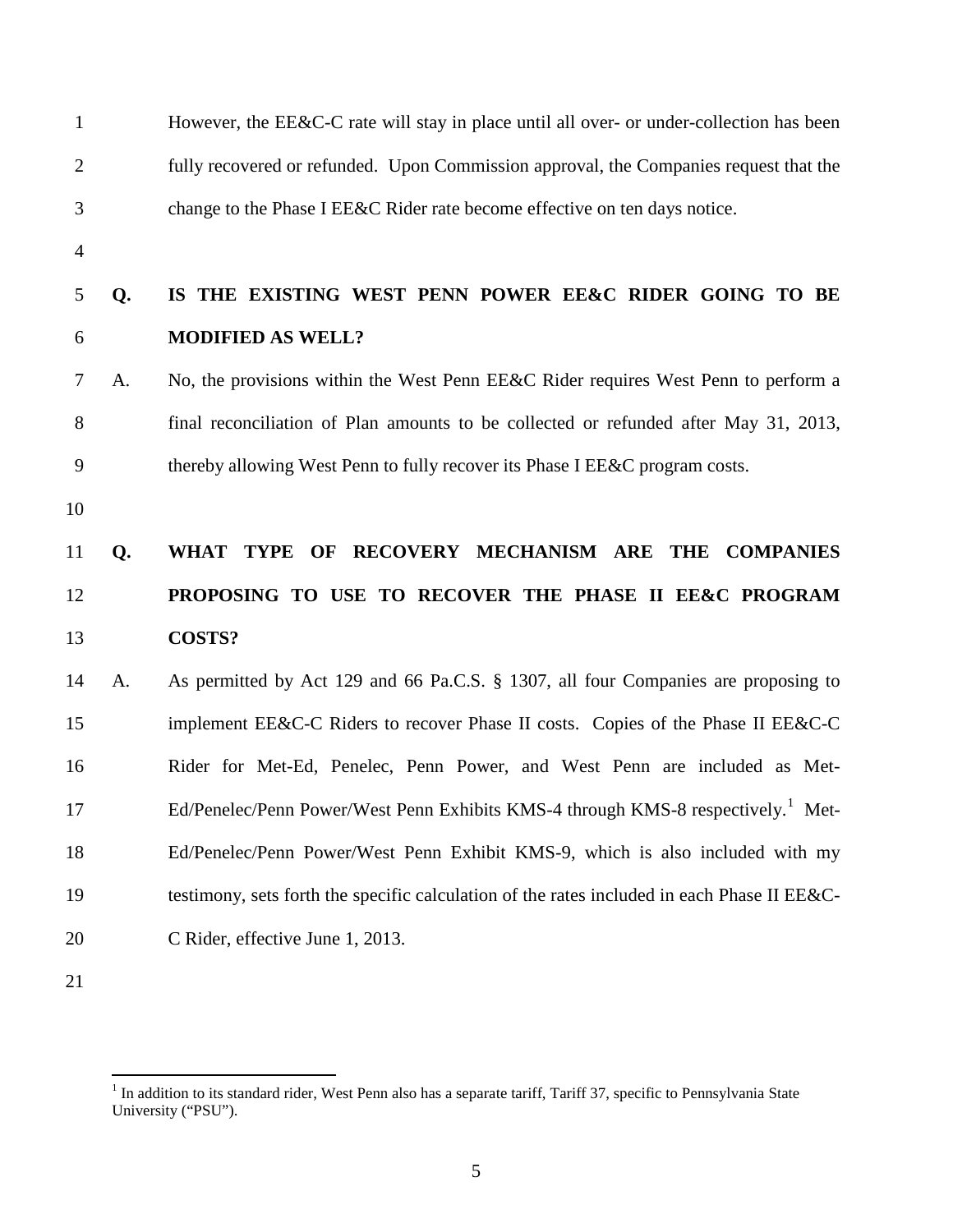# **Q. WHY ARE YOU PROPOSING A SECOND COST RECOVERY RIDER FOR EE&C PROGRAM COSTS ASSOCIATED WITH PHASE II?**

 A. The Commission's 2012 Implementation Order requires that "[t]he Phase II cost recovery 4 mechanism is to be a separate cost recovery mechanism from that used for Phase I.<sup>7[2](#page-6-0)</sup> Therefore, the Companies will complete its EE&C cost recovery for Phase I under its currently effective riders while proposing new EE&C-C cost recovery riders for Phase II in compliance with the above-referenced Commission Order.

# **Q. WILL THE PHASE II EE&C-C RIDERS DIFFER FROM THE EXISTING PHASE I EE&C-C RIDERS?**

 A. The existing EE&C-C Riders for Met-Ed, Penelec, and Penn Power calculate rates by utilizing the entire Phase I plan period budget, plus administrative expenses and Statewide Evaluator expenses divided by the forecasted billing units (kilowatt-hours ("kWh") for the residential, non-profit, commercial and street lighting class, and Peak Load Contribution kilowatts ("PLC kW") for the industrial class) to arrive at the rate for each respective class. The rate is updated periodically by reviewing the actual revenues and costs as compared to the budget assumptions for the same time period. In the Phase II Plan, all four Companies will calculate the rate based on the budget for the specific Annual Computational Period (initial period June 1, 2013 through May 31, 2014). In subsequent Annual Computational Periods, the same calculation will be done based on that specific period, with the addition of a reconciliation factor based on the actual experience from the prior period.

<span id="page-6-0"></span>2012 Implementation Order at 118.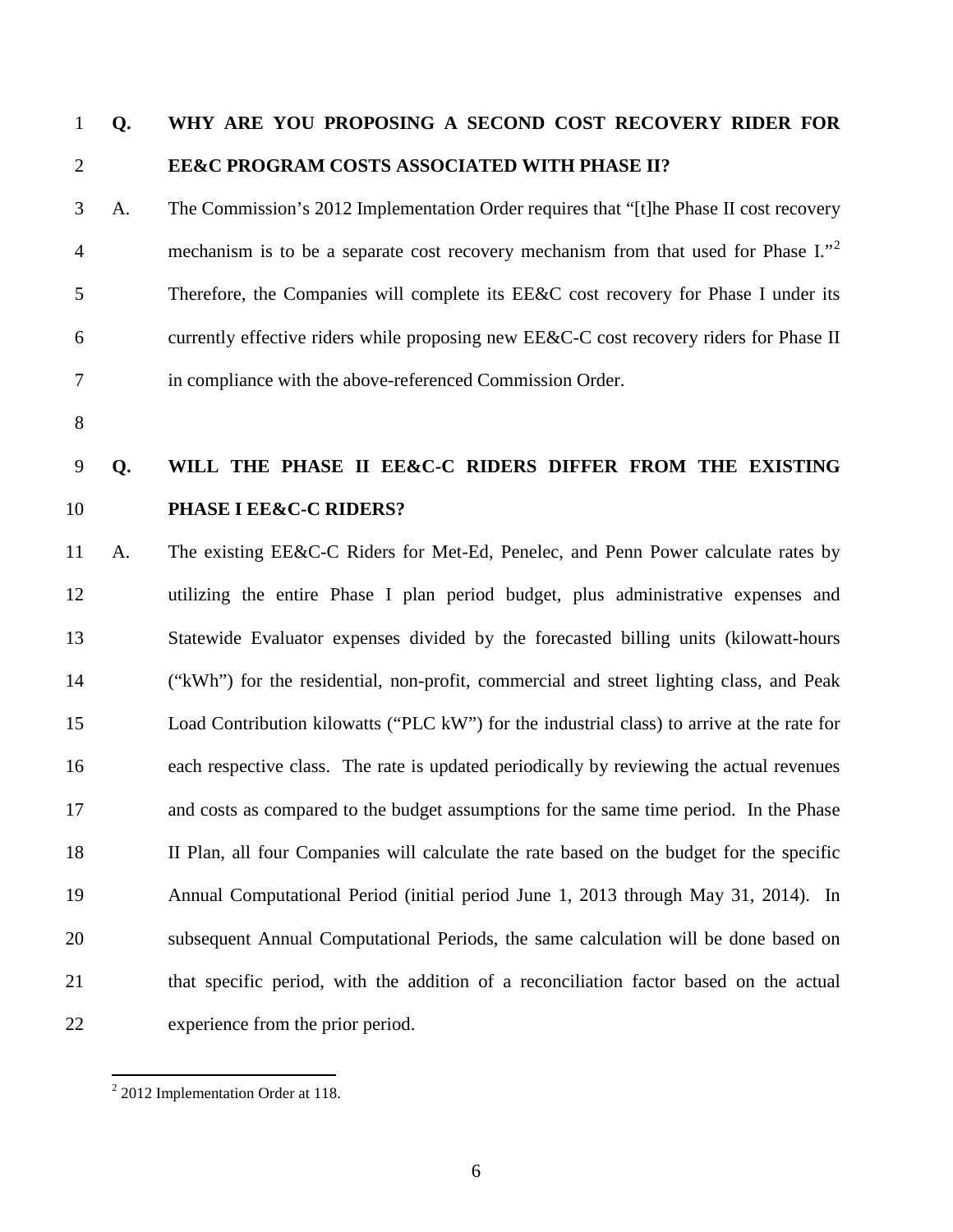### **Q. PLEASE DESCRIBE THE EE&C-C RIDERS FOR PHASE II.**

 A. As previously indicated, Met-Ed/Penelec/Penn Power/West Penn Exhibits KMS-4 through KMS-8 are copies of the Met-Ed, Penelec, Penn Power, and West Penn Phase II EE&C-C Riders, respectively, that are being proposed for approval by the Commission. The tariff supplement number, tariff page revisions, issued date and effective date are omitted from the exhibits, but will be included in a Company compliance filing upon Commission approval of the Phase II EE&C-C rates.

 The first page of each rider sets forth the Phase II EE&C-C rates, while the remaining pages of each rider set forth the formula and description for developing the Phase II EE&C-C rates and the reconciliation of revenues billed under the Phase II EE&C-C Riders to actual costs as they are incurred.

 The Phase II EE&C-C rates are expressed as a price per kWh for the residential, non- profit, commercial and street lighting classes. The industrial class will be billed based upon the individual customer's PLC kW. The Phase II EE&C-C rates will be calculated separately for the residential, non-profit, commercial, street lighting and industrial customer classes. The rate schedules that comprise the residential, non-profit, commercial, street lighting and industrial customer classes are identified on the first page of each rider.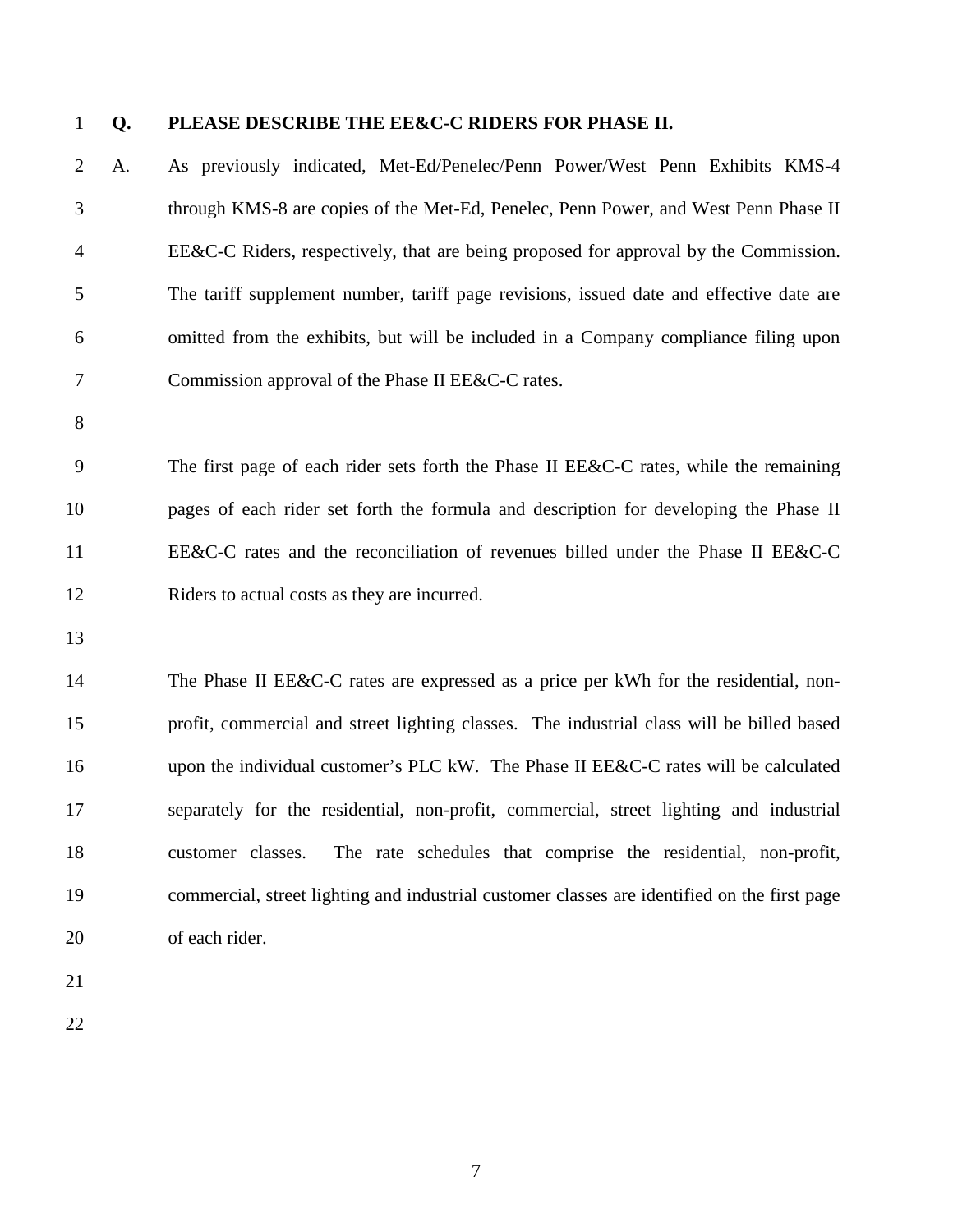| $\mathbf{1}$   | The residential customer class for the Companies is comprised of rate schedules as |
|----------------|------------------------------------------------------------------------------------|
| $\overline{2}$ | follows:                                                                           |
| 3              | Met-Ed and Penelec - RS and RT                                                     |
| 4              | Penn Power - RS; RS Optional Controlled Service Rider; RH; RH Water                |
| 5              | Heating Option; and WH                                                             |
| 6              | West Penn $-10$ .                                                                  |
| 7              | The commercial customer class for the Companies is comprised of Rate Schedules as  |
| 8              | follows:                                                                           |
| 9              | Met-Ed – GS-Small, GS-Medium, and Outdoor Lighting Service                         |
| 10             | Penelec – GS-Small, GS-Medium, and Outdoor Lighting Service                        |
| 11             | <b>Penn Power</b> – GS, GS Special Rule GSDS, GS Optional Controlled Service       |
| 12             | Rider, GM, GM Optional Controlled Service Rider, PLS, OH With Cooling              |
| 13             | Capabilities, OH Without Cooling Capabilities, and WH Non-Residential              |
| 14             | <b>West Penn</b> $-20$ and 30 (small).                                             |
| 15             |                                                                                    |
| 16             | The non-profit customer class for the Companies is comprised of Rate Schedules as  |
| 17             | follows:                                                                           |
| 18             | Met-Ed – GS – Volunteer Fire Company and Non-Profit Ambulance Service,             |
| 19             | Rescue Squad and Senior Center Service Rate and MS                                 |
| 20             | <b>Penelec</b> – GS – Volunteer Fire Company and Non-Profit Ambulance Service,     |
| 21             | Rescue Squad and Senior Center Service Rate and H                                  |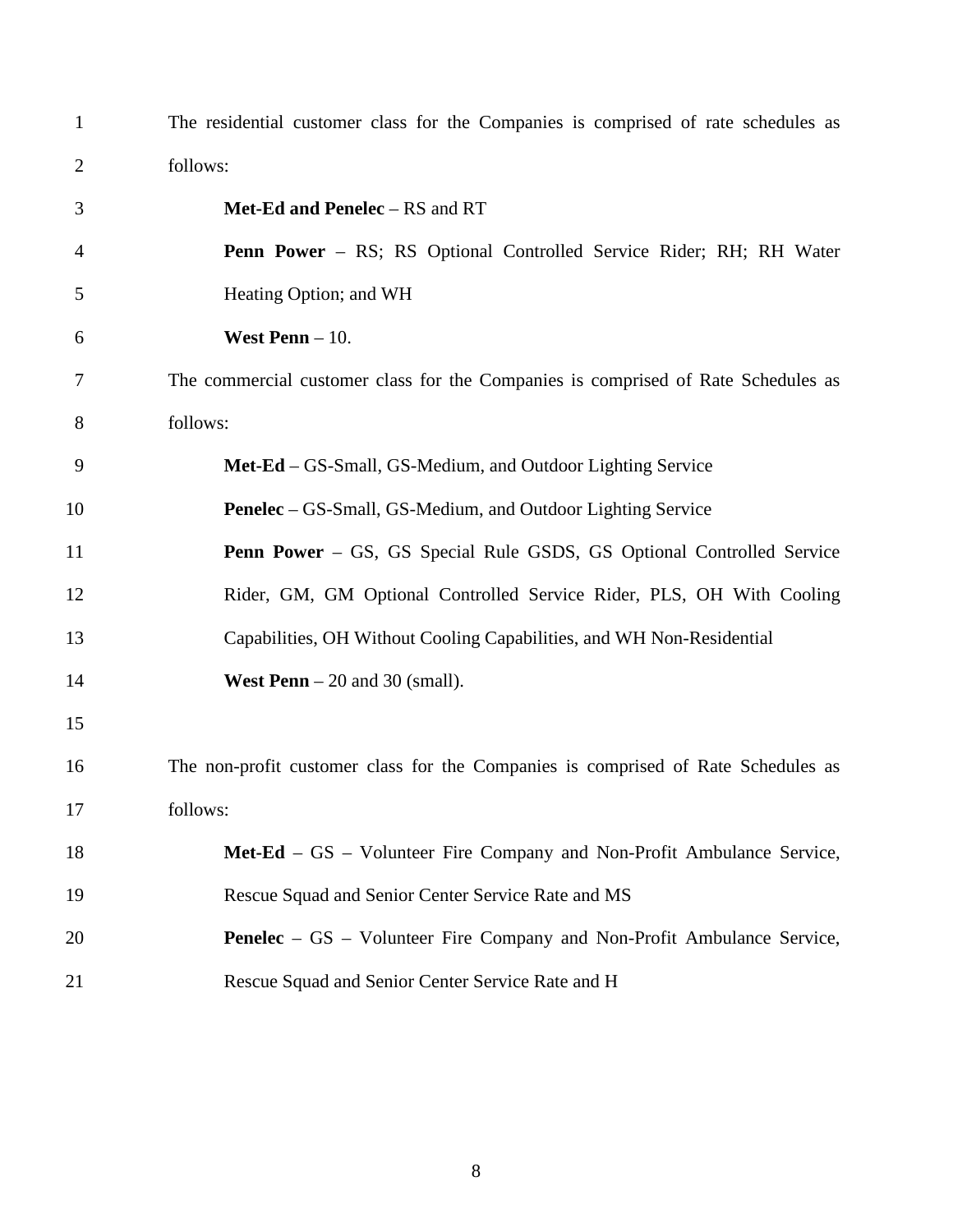| $\mathbf{1}$   | <b>Penn Power</b> – GS Special Provision for Volunteer Fire Companies, Non-Profit         |
|----------------|-------------------------------------------------------------------------------------------|
| $\overline{2}$ | Senior Citizen Centers, Non-Profit Rescue Squads, and Non-Profit Ambulance                |
| 3              | Services; and PNP                                                                         |
| $\overline{4}$ | <b>West Penn</b> $-20$ (special provision for volunteer fire companies, non-profit senior |
| 5              | citizen centers, non-profit rescue squads, and non-profit ambulance services) and         |
| 6              | 22                                                                                        |
| 7              |                                                                                           |
| 8              | The industrial customer class for the Companies is comprised of Rate Schedules as         |
| 9              | follows:                                                                                  |
| 10             | $Met-Ed - GS-Large, GP, and TP$                                                           |
| 11             | <b>Penelec</b> – GS-Large, GP, and LP                                                     |
| 12             | <b>Penn Power</b> – GP and GT                                                             |
| 13             | West Penn $-30$ (large), 40, 41, 44, 46 in Tariff No. 39 and Tariff No. 37                |
| 14             | (Pennsylvania State University).                                                          |
| 15             |                                                                                           |
| 16             | The street lighting customer class for the Companies is comprised of Rate Schedules as    |
| 17             | follows:                                                                                  |
| 18             | Met-Ed – Street Lighting Service and Ornamental Street Lighting Service.                  |
| 19             | <b>Penelec</b> – High Pressure Sodium Vapor Street Lighting Service, and Municipal        |
| 20             | <b>Street Lighting Service</b>                                                            |
| 21             | <b>Penn Power</b> – SV, SVD, and SM                                                       |
| 22             | West Penn $-51$ through 58, 71                                                            |
| 23             |                                                                                           |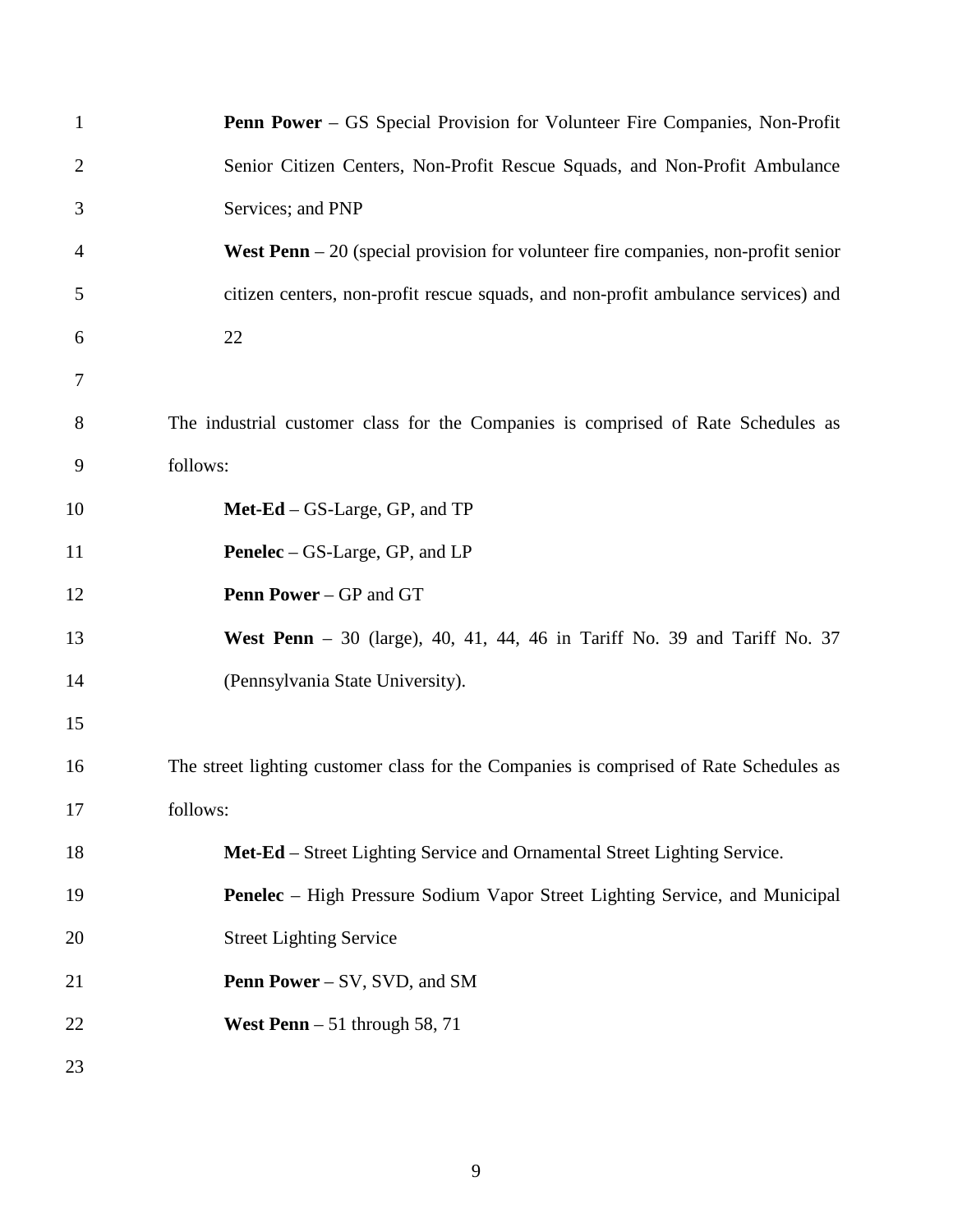| $\mathbf{1}$   | Because Met-Ed's and Penelec's Borderline Service rate schedules are both only               |  |
|----------------|----------------------------------------------------------------------------------------------|--|
| $\overline{2}$ | available to public utility companies for resale in adjacent service territories under       |  |
| 3              | reciprocal agreements between Met-Ed or Penelec and other public utilities, these public     |  |
| $\overline{4}$ | utilities are not eligible for any of the programs being proposed in the Companies' Phase    |  |
| 5              | II EE&C Plans. Therefore, no EE&C-C rate will be applied to these Companies'                 |  |
| 6              | Borderline Service customers.                                                                |  |
| $\tau$         |                                                                                              |  |
| 8              | Additionally, West Penn's Rate Schedule 23 is a closed rate schedule for athletic field      |  |
| 9              | lighting and Rate Schedule 24 is a short-term rate schedule for fairs and carnivals. Since   |  |
| 10             | there are no EE&C programs available for customers receiving service under these two         |  |
| 11             | rate schedules, there will be no EE&C-C rate applied to West Penn's Rate Schedules 23        |  |
| 12             | and 24.                                                                                      |  |
| 13             |                                                                                              |  |
| 14<br>Q.       | THE BASIS FOR DETERMINING THE<br><b>COMPANIES'</b><br><b>WHAT</b><br>WAS                     |  |
| 15             | CUSTOMER CLASSES FOR THE COMPANIES FOR WHICH EACH                                            |  |
| 16             | RESPECTIVE RATE SCHEDULE WAS GROUPED?                                                        |  |
| 17<br>A.       | For Met-Ed, Penelec, and Penn Power, the Phase II EE&C-C Rate Schedule groupings by          |  |
| 18             | residential, non-profit, commercial, street lighting and industrial customer classes are the |  |
| 19             | same as the customer class groupings that are currently in place in Met-Ed, Penelec, and     |  |
| 20             | Penn Power's Phase I EE&C-C Riders in their respective Commission-approved tariffs.          |  |
| 21             | The Phase II rate schedule groupings for West Penn remained the same as they were in         |  |
| 22             | West Penn's Phase I EE&C Rider, except that Rate Schedule 30 (small) will be included        |  |
| 23             | with Rate Schedule 20 (general service) in the commercial class, and Rate Schedule 22        |  |
|                |                                                                                              |  |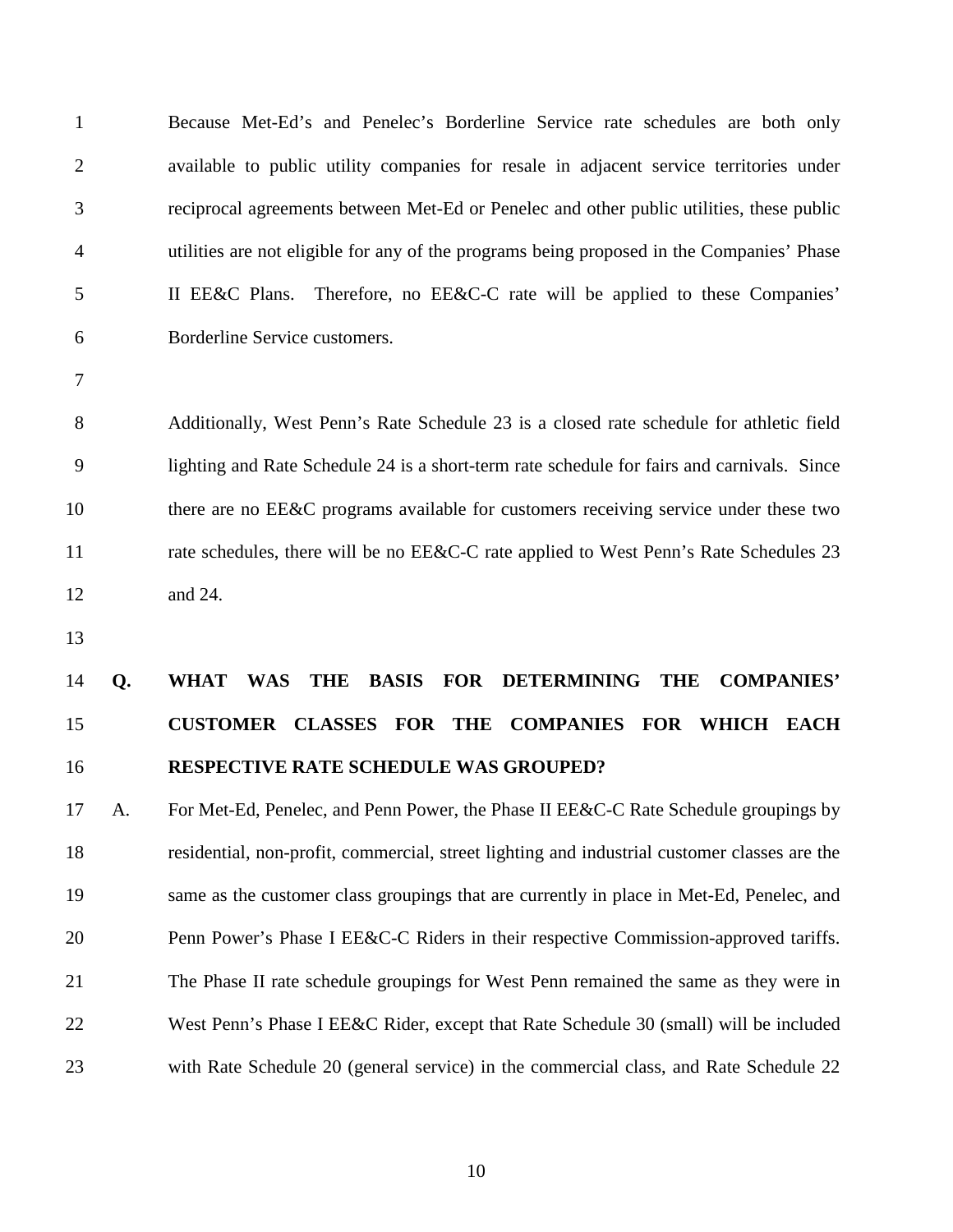| $\mathbf{1}$   |    | (church and school service) along with the volunteer/non-profit special provision of Rate |  |
|----------------|----|-------------------------------------------------------------------------------------------|--|
| $\overline{2}$ |    | Schedule 20, will be classified as the non-profit class in order to better align these    |  |
| 3              |    | schedules with the customer class groupings.                                              |  |
| $\overline{4}$ |    |                                                                                           |  |
| 5              | Q. | WHEN WOULD THE PHASE II EE&C-C RIDERS FOR EACH COMPANY                                    |  |
| 6              |    | <b>BECOME EFFECTIVE?</b>                                                                  |  |
| 7              | A. | The Companies are proposing that their respective Phase II EE&C-C Riders become           |  |
| 8              |    | effective for service rendered on or after June 1, 2013.                                  |  |
| 9              |    |                                                                                           |  |
| 10             | Q. | ARE THE COMPANIES PROPOSING SPECIFIC EE&C-C RATES AT THIS                                 |  |
| 11             |    | TIME?                                                                                     |  |
| 12             | A. | Yes. The first page of Met-Ed/Penelec/Penn Power/West Penn Exhibits KMS-4, KMS-5,         |  |
| 13             |    | KMS-6, KMS-7, and KMS-8 have the applicable residential, non-profit, commercial,          |  |
| 14             |    | street lighting and industrial Phase II EE&C-C rates that would become effective June 1,  |  |
| 15             |    | The specific calculation of the Phase II EE&C-C rates is contained in Met-<br>2013.       |  |
| 16             |    | Ed/Penelec/Penn Power/West Penn Exhibit KMS-9. The initial Phase II EE&C-C Rates          |  |
| 17             |    | will be based on the Commission approved budgeted costs by customer class for the         |  |
| 18             |    | period June 1, 2013 through May 31, 2014. The costs associated with each Company's        |  |
| 19             |    | respective Phase II EE&C programs, as well as the costs incurred during the planning and  |  |
| 20             |    | development of the Proposed Plans, are being reviewed and approved by the Commission      |  |
| 21             |    | in this proceeding.                                                                       |  |
| 22             |    |                                                                                           |  |
|                |    |                                                                                           |  |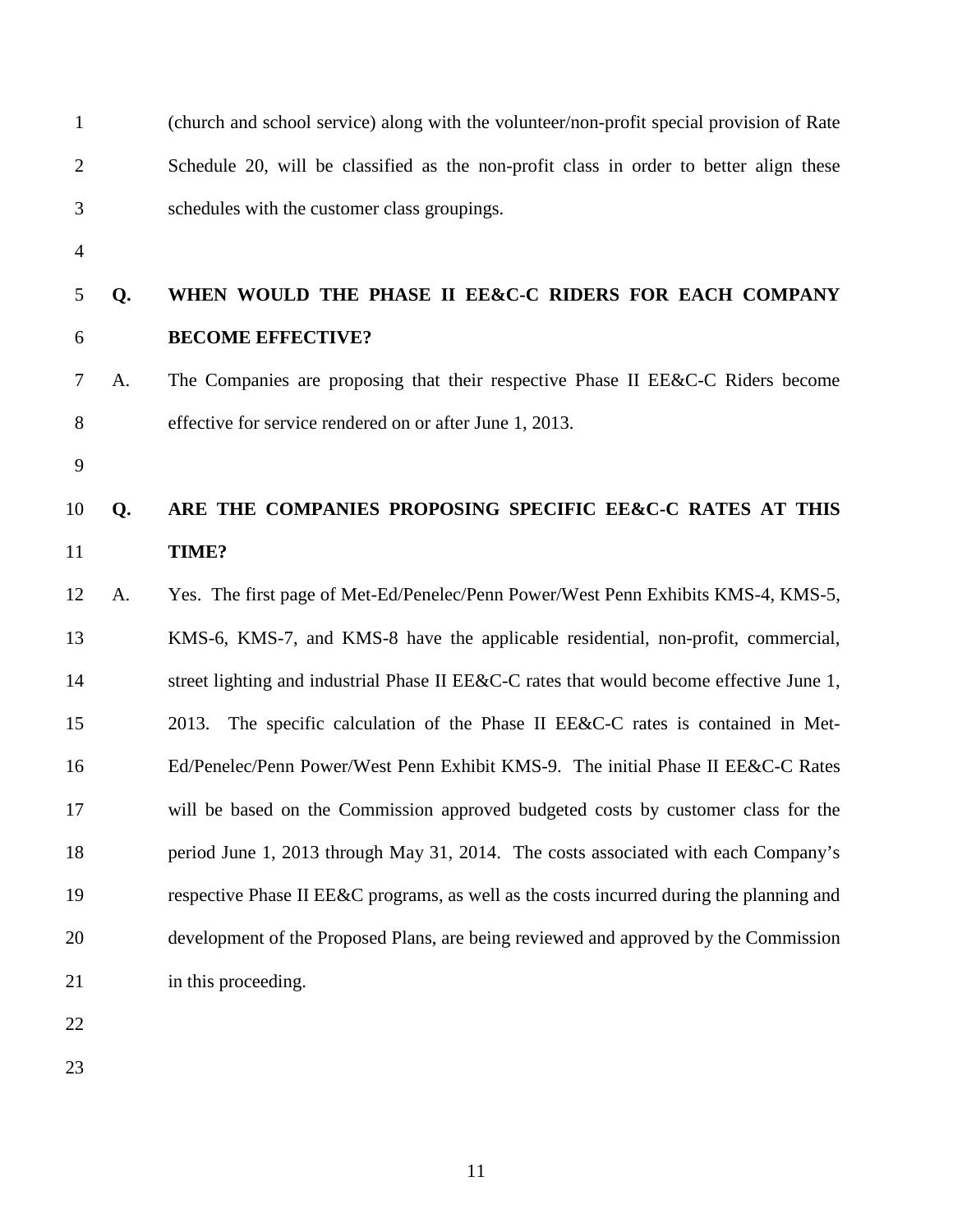| $\mathbf{1}$   | Q. | WILL THE EE&C-C RIDERS OR THE COSTS COLLECTED PURSUANT TO                                |  |  |
|----------------|----|------------------------------------------------------------------------------------------|--|--|
| $\overline{2}$ |    | THE PHASE II RIDERS BE AFFECTED IF THE COMMISSION REVISES THE                            |  |  |
| 3              |    | <b>ENERGY REDUCTION GOALS FOR THE COMPANIES AS REQUESTED IN</b>                          |  |  |
| $\overline{4}$ |    | DOCKET NOS. P-2012-2320450, P-2012-2320468, P-2012-2320480 AND P-2012-                   |  |  |
| 5              |    | 2320484?                                                                                 |  |  |
| 6              | A. | No. The budgets provided for Phase II will continue without modification and the         |  |  |
| 7              |    | Companies expect to fully expend those budgets even if the goals are revised downward.   |  |  |
| 8              |    | The costs incurred in any given month could change however, since new goals could        |  |  |
| 9              |    | require modifications of program incentives and other budgeting changes that would be    |  |  |
| 10             |    | appropriate. In any event, any changes to the budget and expense will be addressed       |  |  |
| 11             |    | during annual reconciliation.                                                            |  |  |
| 12             |    |                                                                                          |  |  |
| 13             | Q. | WILL THE PHASE II EE&C-C RIDERS AND THE ASSOCIATED PHASE II                              |  |  |
| 14             |    | EE&C-C RATES BE BY-PASSABLE FOR CUSTOMERS SERVED UNDER THE                               |  |  |
| 15             |    | RATE SCHEDULES IDENTIFIED IN THE PHASE II EE&C-C RIDERS?                                 |  |  |
| 16             | А. | The Rider will only be by-passable for the Borderline Service customers previously       |  |  |
| 17             |    | discussed for Met-Ed and Penelec and Rate Schedules 23 and 24 previously discussed for   |  |  |
| 18             |    | West Penn. Otherwise, the Phase II EE&C-C Riders and applicable EE&C-C rates will        |  |  |
| 19             |    | be applied to each kWh (or PLC kW for the industrial customer class) delivered during a  |  |  |
| 20             |    | billing month to customers served under the Rates Schedules identified as part of either |  |  |
| 21             |    | the residential, non-profit, commercial, street lighting or industrial classes.          |  |  |
| 22             |    |                                                                                          |  |  |
|                |    |                                                                                          |  |  |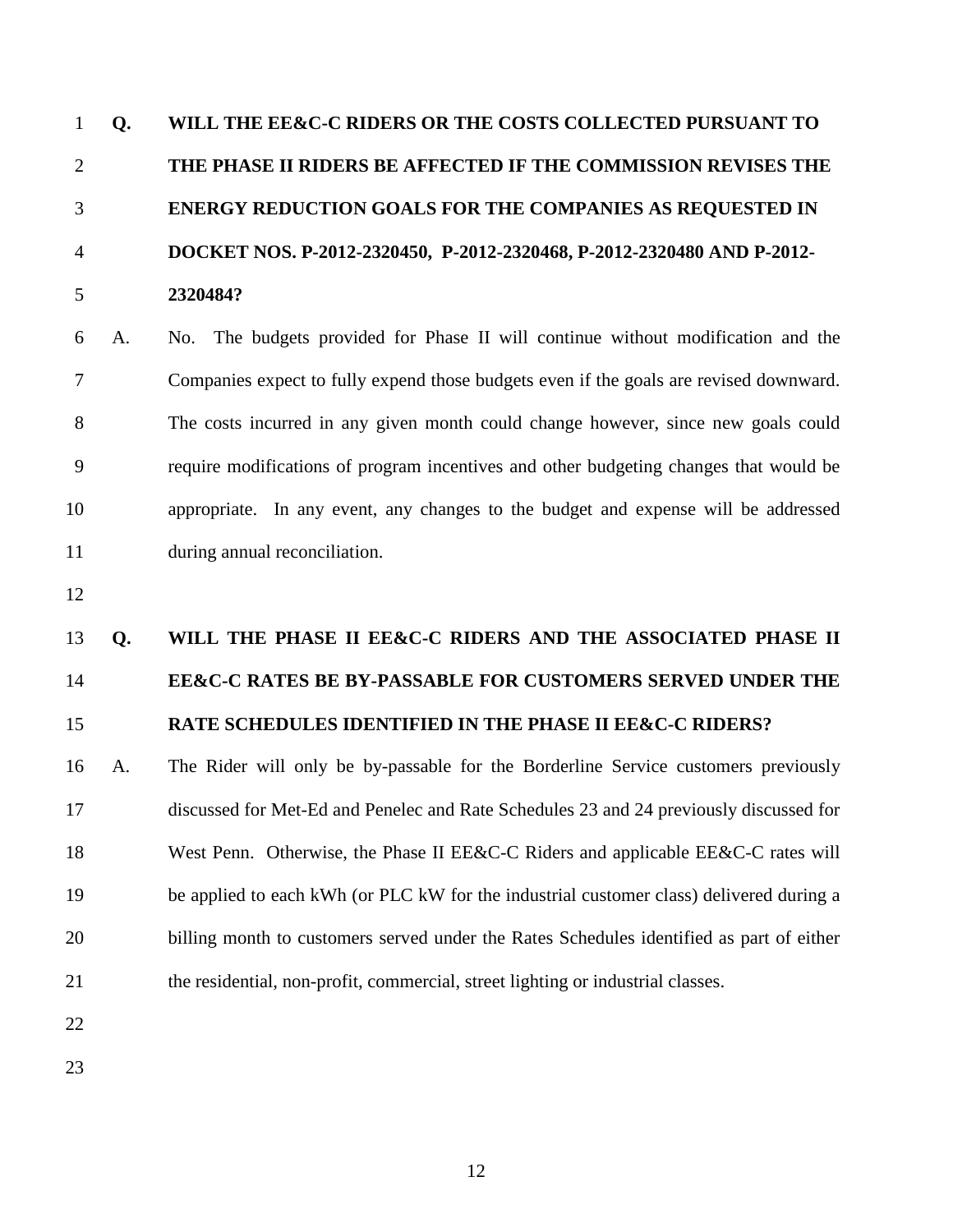### **Q. HOW ARE THE PHASE II EE&C-C RIDER RATES STRUCTURED?**

- A. The EE&C-C Phase II rates to be billed to the residential, non-profit, commercial, street  $\beta$  lighting and industrial classes consist of two principal components. The first is the  $\text{EEC}_{\text{C}}$ or "current cost" component; the second is the reconciliation component, or "E" factor.
- 
- 

#### 6 **Q. PLEASE DESCRIBE THE EEC<sub>C</sub> COMPONENT.**

7 A. The  $\text{EEC}_C$  component represents the recovery of costs incurred during the Annual Computation period (initial period - June 1, 2013 through May 31, 2014) or "Computational Period" during which the Phase II EE&C-C rates will be in effect for each customer class. As shown on the second and third pages of Met-Ed/Penelec/Penn Power/West Penn Exhibits KMS-4(Met-Ed Phase II EE&C-C Rider), KMS-5 (Penelec Phase II EE&C-C Rider), KMS-6 (Penn Power Phase II EE&C-C Rider), KMS-7 (West 13 Penn Tariff 39 Phase II EE&C-C Rider), and KMS-8 (West Penn Tariff 37 (PSUP) Phase 14 II EE&C-C Rider) the  $\text{EEC}_C$  component is customer class specific. The costs included in 15 each customer class'  $\text{EEC}_{\text{C}}$  rate are identified as  $\text{EEC}_{\text{Exp1}}$ ,  $\text{EEC}_{\text{Exp2}}$ ,  $\text{EEC}_{\text{Exp3}}$ , and EEC<sub>Exp4</sub>.

 The usage of an Annual Computational Period is a change from what is currently being employed in Met-Ed, Penelec, Penn Power, and West Penn's existing EE&C-C Rider. The current rider utilizes the budget for the entire Phase I plan period (39 months), based 21 on a usage forecast for the entire period. The rider calculates Phase II EE&C-C rates for a one year period using a consumption forecast for only a one year period.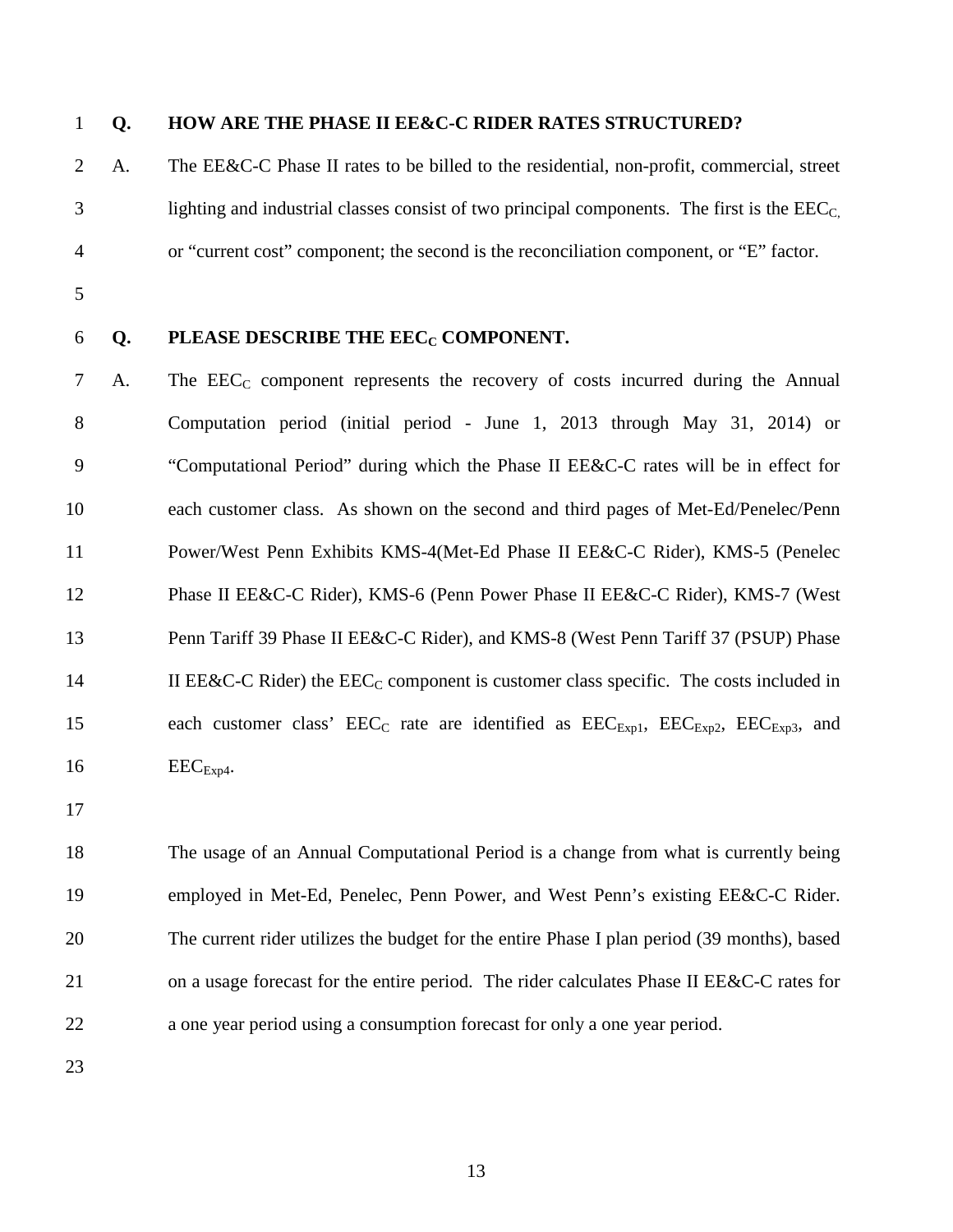EEC<sub>Exp1</sub> represents customer class specific costs that will be associated with the customer class specific EE&C programs as approved by the Commission. These costs will also include an allocated portion of any indirect costs, such as marketing costs, that will be incurred by the Companies.

 $6 \qquad \qquad \text{EEC}_{\text{Exn2}}$  represents an allocated portion of administrative start-up costs incurred by the Companies in connection with the development of each Company's Phase II EE&C Plans and related programs in response to the Commission's orders and guidance in its 2012 Implementation Order. These costs are incurred to design, create, and obtain Commission approval of the Companies' respective Phase II EE&C Plans, and include, but are not limited to, consultant costs, legal fees, and other direct and indirect costs associated with the development and implementation of the Proposed Plans in compliance with the Commission directives.

 EECExp3 represents the costs allocated to the Companies for the funding of the Commission's statewide evaluator contract. I will further discuss the statewide evaluator contract later in my testimony.

19 EEC<sub>Exp4</sub> represents an allocated portion of any costs the Companies incur and/or project to incur to fund any future Commission-approved demand response programs, or successor demand response programs.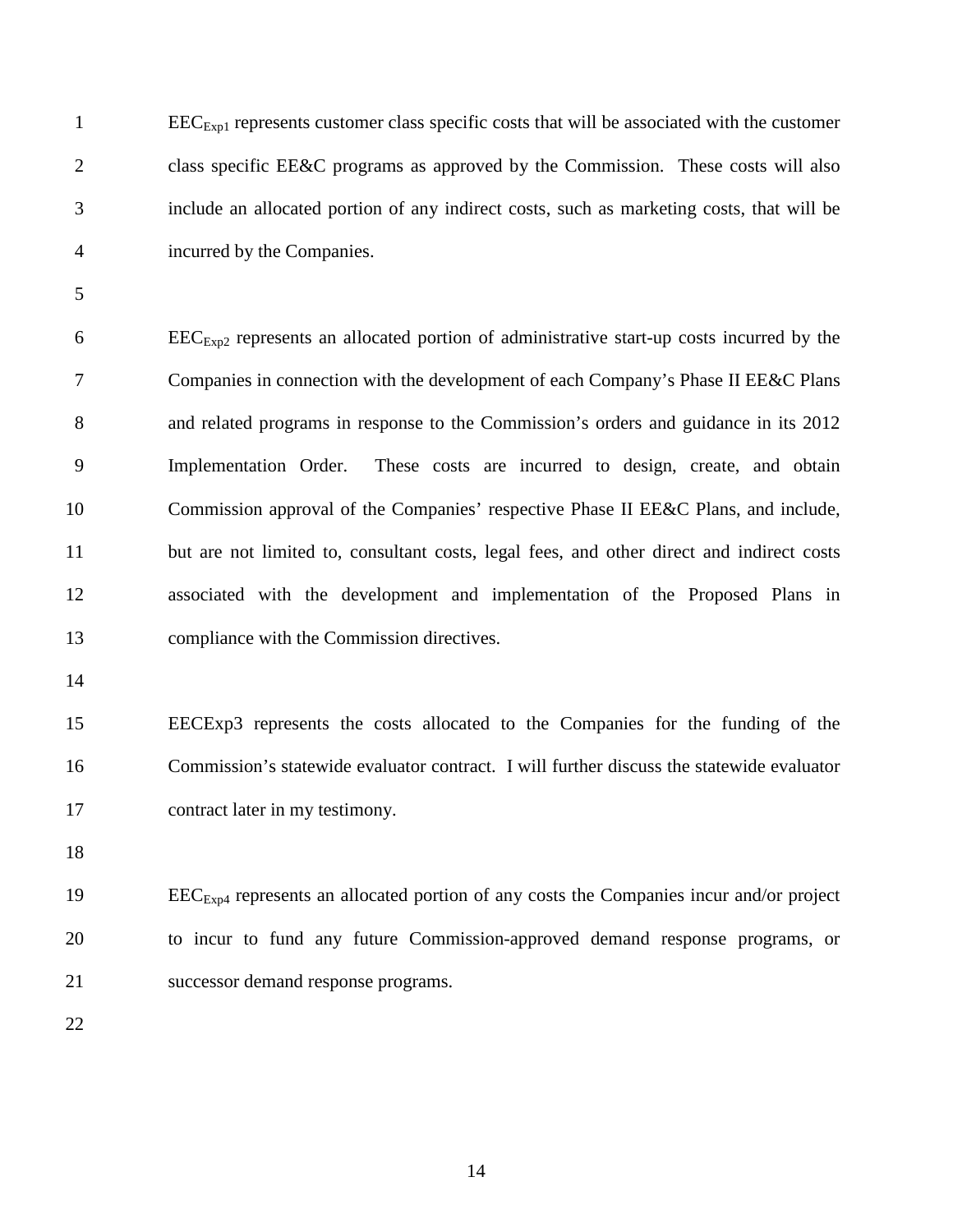# **Q. PLEASE DESCRIBE THE COMMISSION'S STATEWIDE EVALUATOR**  2 **CONTRACT COSTS INCLUDED IN EEC<sub>EXP3</sub>.**

 A. The Commission will announce a new partnership to provide long-term, statewide evaluation of electric distribution companies' ("EDC's") energy efficiency programs. According to the Commission's press release from Phase I, "As the evaluator, they will work with senior Commission staff and assist the PUC to implement a legislative mandate containing significant consumption and peak demand reduction targets; audit programs to be implemented across Pennsylvania by the seven largest Pennsylvania electric utilities; evaluate and improve the EDC's programs in their initial, critical four years of implementation; and provide assessments and recommendations to policymakers for potential programs beyond the initial 2013 program implementation period."[3](#page-15-0)

 It is my understanding that the costs of this partnership – that are at this time unknown to the Companies – will be paid by the Pennsylvania EDC's that are subject to Act 129. The Companies' Phase II EE&C-C Riders are designed to recover these costs. However, these costs will not be included in the final determination of the Companies' Act 129 two 17 percent limitation on EE&C Programs costs consistent with the Commission's directive 18 in the 2012 Implementation Order.

### 20 **Q.** WHY ARE YOU INCLUDING DEMAND RESPONSE COSTS IN EEC<sub>EXP4</sub>?

 A. Demand response during the top 100 hours was required by the Commission to be included in the Existing Plans. However, pursuant to the Commission's 2012

<span id="page-15-0"></span><sup>&</sup>lt;sup>3</sup> Commission press release, June 25, 2009 at Docket No. M- 2009-21141419.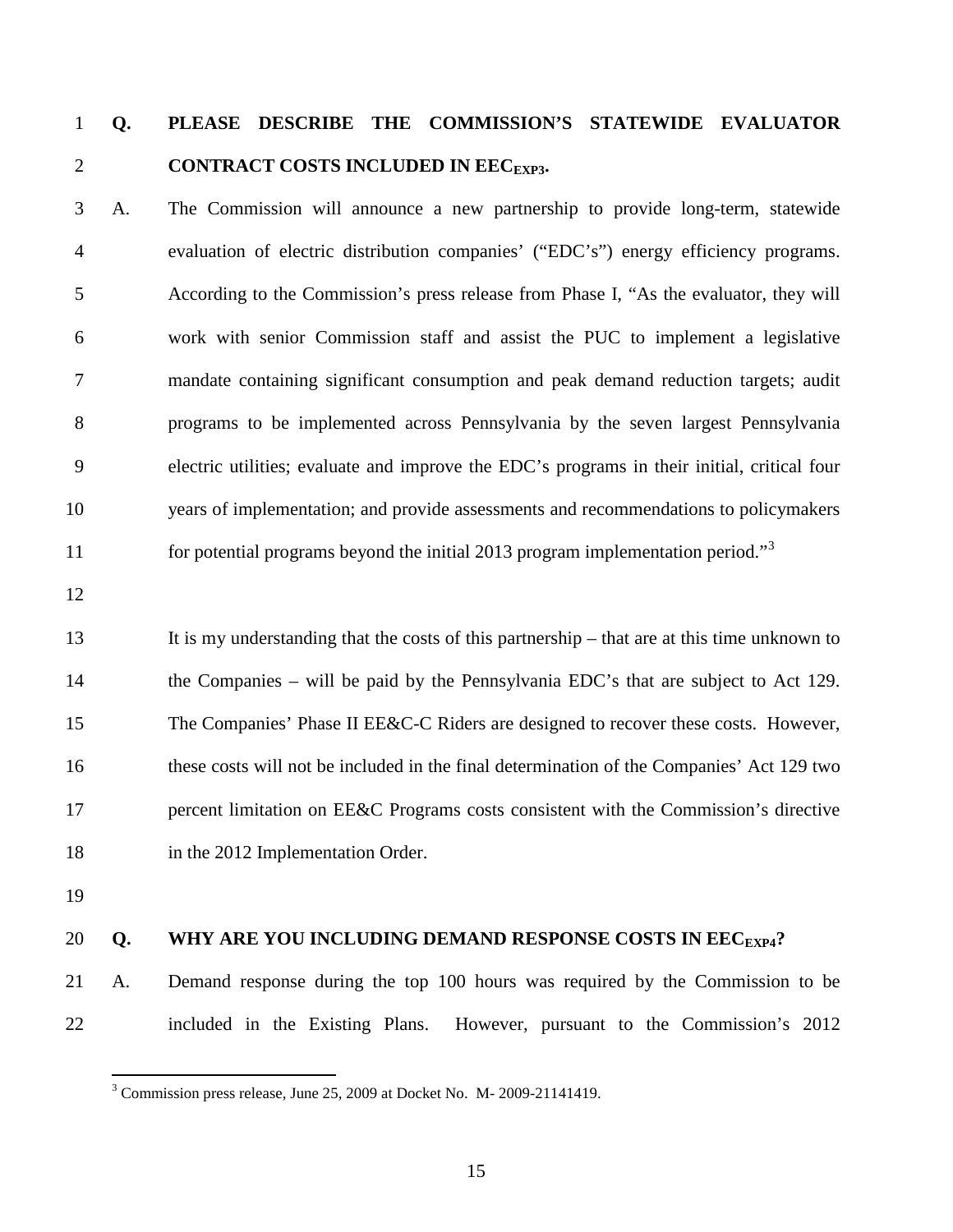Implementation Order, the Commission does not require demand response programs in Phase II until a cost-effectiveness test has been completed and that it is determined to be cost effective to include such programs in the future. At such time, assuming a finding of cost-effectiveness, the Commission may subsequently order that EDCs should include demand response as part of their overall Phase II EE&C plans. The addition of this expense category is simply a placeholder that will allow for the future recovery of those costs, should any be incurred.

# **Q. PLEASE EXPLAIN HOW THE E-FACTOR COMPONENT OF THE PHASE II EE&C-C RATES WILL WORK.**

 A. The E-factor component of each Company's residential, non-profit, commercial, street 12 lighting and industrial class specific Phase II EE&C-C rates represents a reconciliation of 13 actual EE&C program costs incurred by customer class to actual EE&C revenues billed by customer class on a monthly basis. For each of the Companies, this monthly reconciliation by specific customer class will result in either an over-collection of costs by customer class (revenues billed, excluding Pennsylvania Gross Receipts Tax ("GRT"), greater than actual costs) or an under-collection by customer class (revenues billed, excluding GRT, less than actual costs).

 Revenues will also include any revenues received from PJM as a result of bidding qualifying energy efficiency projects into the PJM capacity market. Any net revenues received will be allocated to the customer class that provided the savings for the energy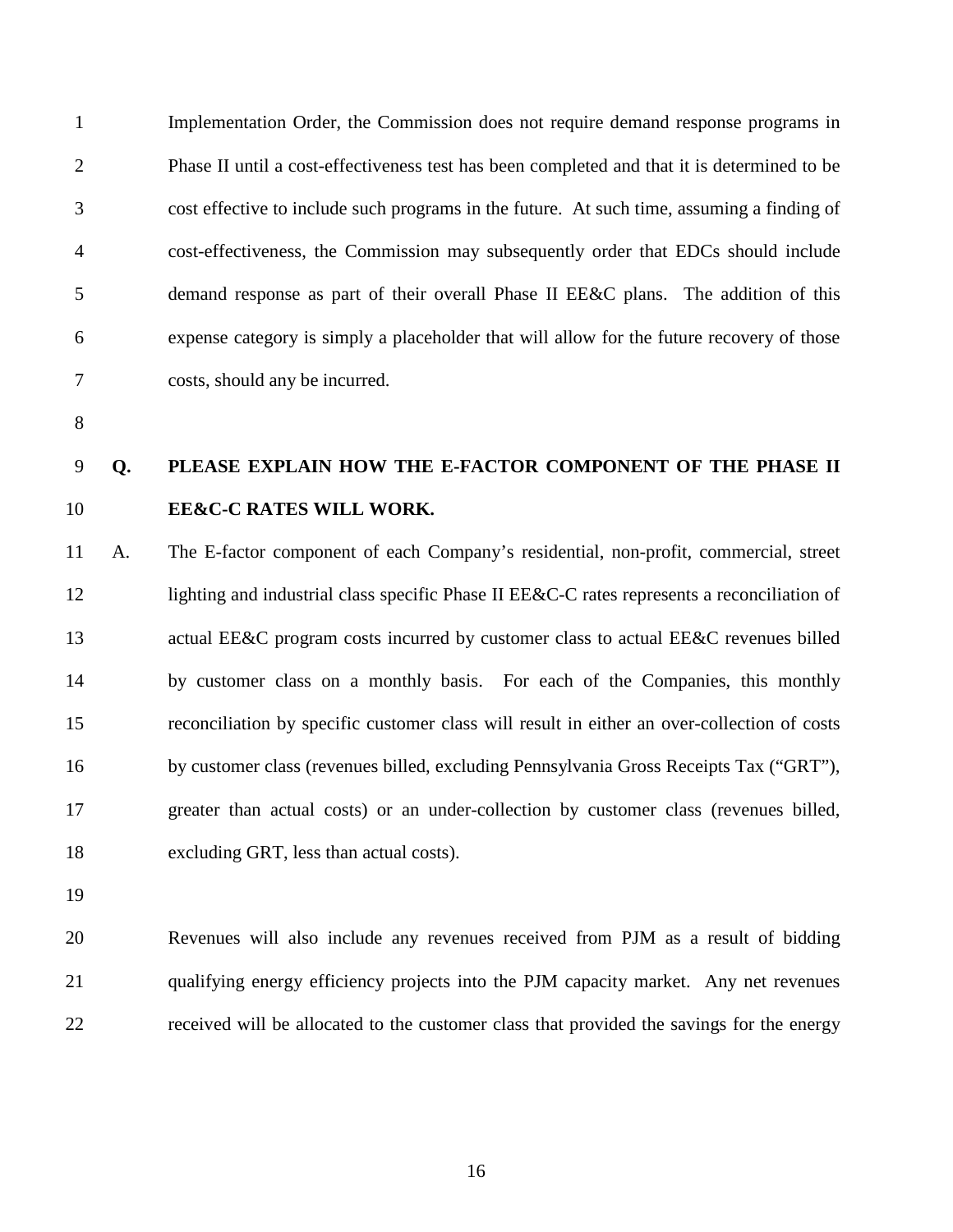efficiency resources, and will offset program costs incurred and recovered through the Phase II EE&C-C Rider.

# **Q. WILL THE INITIAL PHASE II EE&C-C RATES BY CUSTOMER CLASS INCLUDE A RECONCILIATION OR E-FACTOR COMPONENT?**

- A. No. The initial Phase II EE&C-C rates will not include a reconciliation or E-factor component. The E-factor component will be included as part of the Companies' annual 7 filings that will be submitted to the Commission by March  $31<sup>st</sup>$  of each year starting on March 31, 2014, for rates effective on June  $1<sup>st</sup>$  of each year, starting on June 1, 2014. When the E-factor component is included, it will be applied on a customer class specific basis.
- 

## **Q. HOW OFTEN WILL THE PHASE II EE&C-C RATES BY CUSTOMER CLASS BE CHANGED?**

 A. The Companies' Phase II EE&C-C rates will be changed annually, on June 1 of each 15 year. As proposed, the Phase II EE&C-C rates will remain in effect until the annual rate 16 adjustment that has been filed has gone into effect, starting June 1, 2014. In these annual submissions to the Commission by March  $31<sup>st</sup>$  of each year, the Companies will provide 18 the following information in the derivation of the calculated Phase II EE&C-C Rate:

19 1. A reconciliation between actual Phase II EE&C-C revenues and actual 20 EE&C-C costs through February of that year, as adjusted for removal of GRT;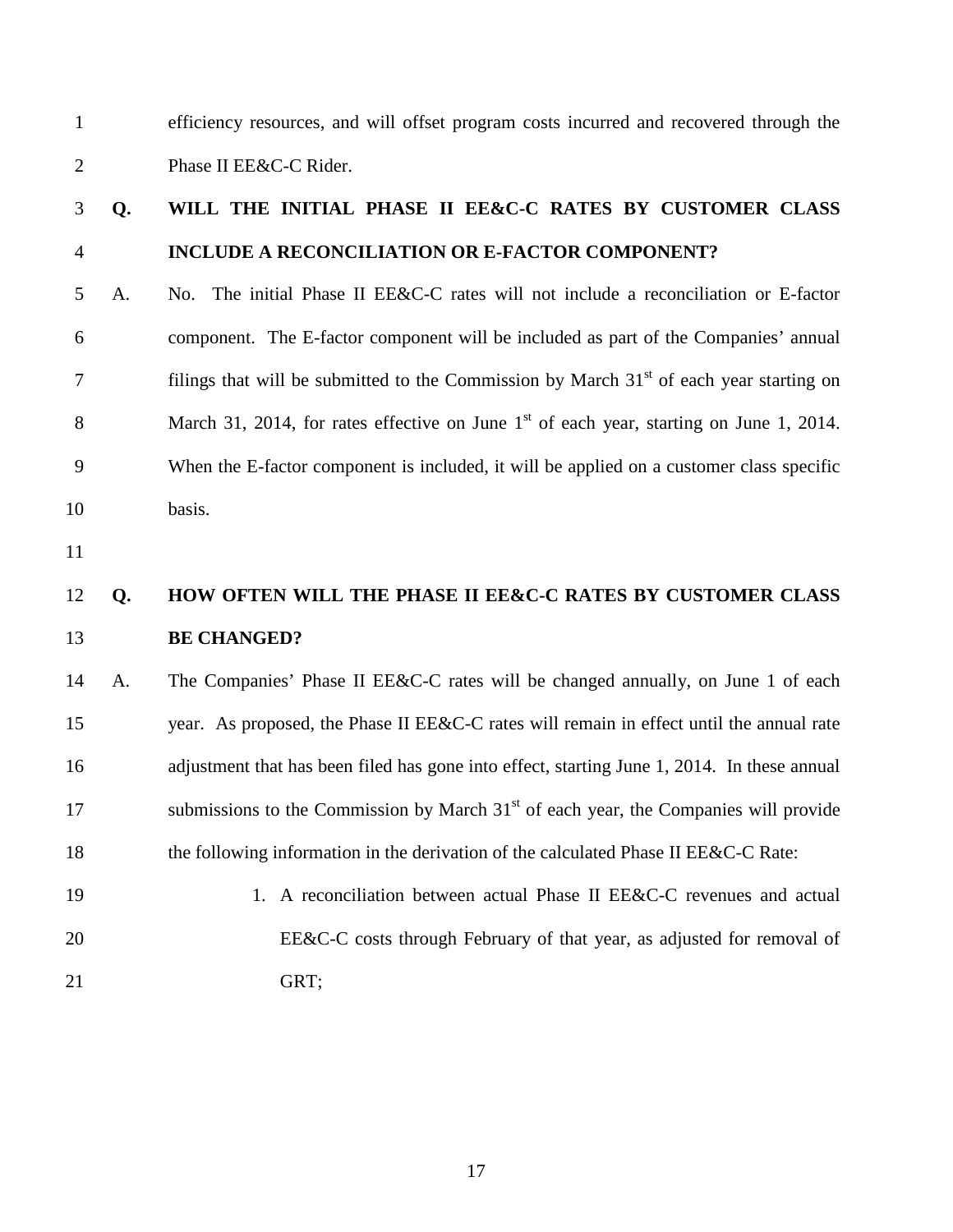- 2. Any adjustment to the forecasted Phase II EE&C-C revenues anticipated to be billed during March through May of that year, as adjusted for the removal of GRT;
- 3. Any adjustment to the Phase II EE&C-C program costs through May 31 based upon actual costs incurred through February and any revised estimates for future months, subject to the amount permitted to be recovered under 66 Pa. C.S. § 2806.1;
- 8 4. The subsequent effect of the Phase II EE&C-C cost adjustment, Billing Unit forecast update, and reconciliation to the Phase II EE&C-C rates adjusted for GRT, and levelized over the period of the upcoming June 1 11 and continuing through the following May  $31^{st}$ ;
- 12 5. The Phase II EE&C budget estimate for the forthcoming annual calculation period (June 1 through May 31) by rate class; and
- 6. Any other changes or adjustments approved by the Commission pertaining to the implementation of the Proposed Plans.
- 

# **Q. WILL THERE BE A FINAL RECONCILIATION PERFORMED AT THE END OF PHASE II PERIOD?**

- A. Yes, the Companies will perform a final reconciliation of amounts to be collected or 20 refunded after May 31, 2016.
- 
-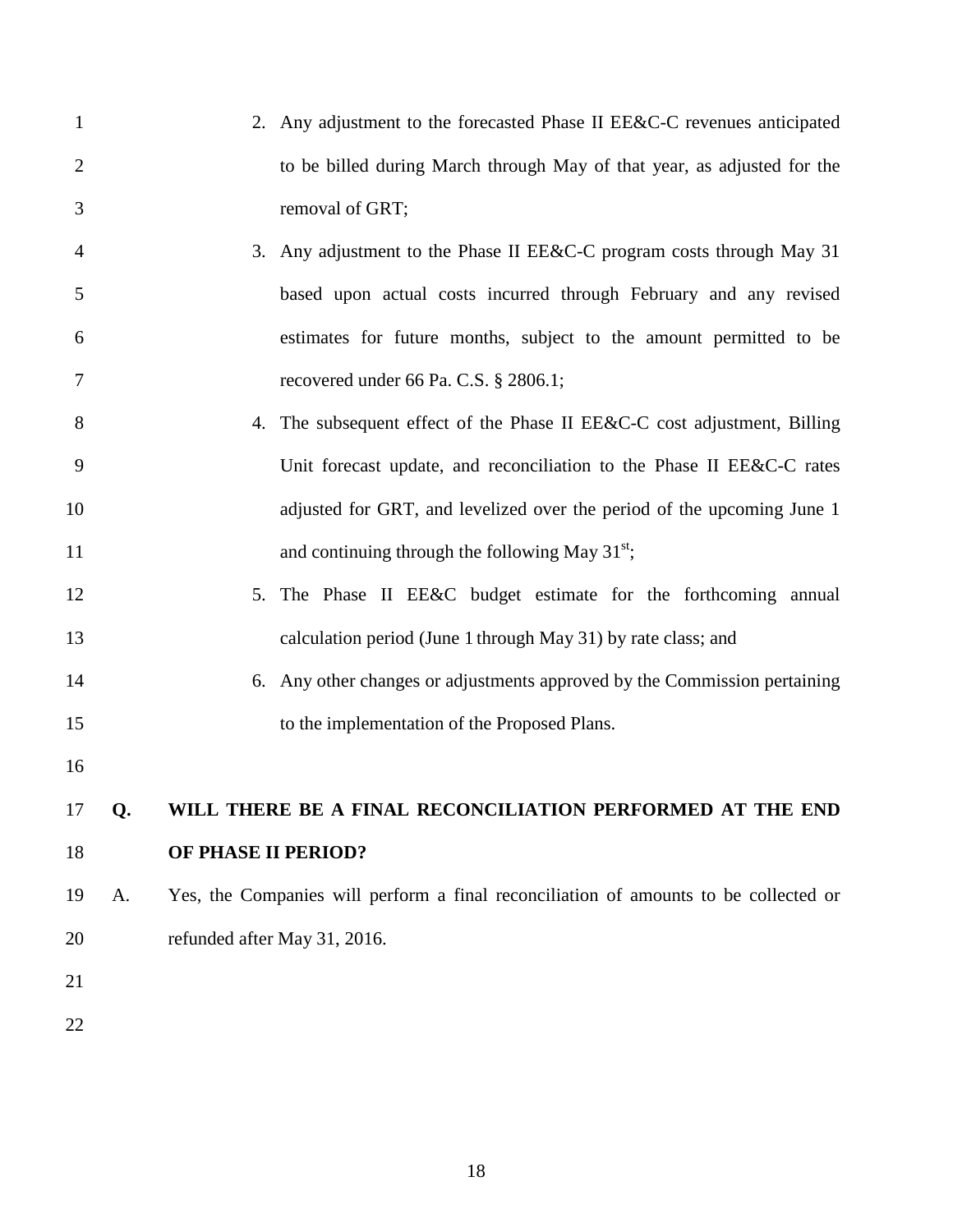| $\mathbf{1}$   | Q. | IN YOUR OPINION, DO THE COMPANIES' PHASE II EE&C-C RIDERS AS                                         |
|----------------|----|------------------------------------------------------------------------------------------------------|
| $\overline{2}$ |    | DESCRIBED IN YOUR TESTIMONY MEET THE REQUIREMENTS FOR A                                              |
| 3              |    | RECONCILABLE ADJUSTMENT CLAUSE TARIFF MECHANISM AS SET                                               |
| 4              |    | <b>FORTH IN 66 PA.C.S. § 1307?</b>                                                                   |
| 5              | A. | Yes, they do meet the requirements of 66 Pa.C.S. § 1307, as well as the provisions                   |
| 6              |    | included in the Commission's 2012 Implementation Order and Act 129.                                  |
| 7              |    |                                                                                                      |
| 8              | Q. | WILL THE COMPANIES FILE WITH THE COMMISSION ANY REPORTS                                              |
| 9              |    | <b>RELATED TO THE PHASE II EE&amp;C-C RIDERS?</b>                                                    |
| 10             | A. | Yes. As stated in each of the Companies' Phase II EE&C-C Riders, an annual report that               |
| 11             |    | sets forth the revenues and costs will be filed with the Commission by June 30 <sup>th</sup> of each |
| 12             |    | year. These reconciliations will be provided by customer class and will be subject to                |
| 13             |    | annual review and audit by the Commission.                                                           |
| 14             |    |                                                                                                      |
| 15             | Ш. | <b>SUMMARY OF BENEFITS</b>                                                                           |
| 16<br>17       | Q. | PLEASE SUMMARIZE THE BENEFITS OF THE COMPANIES' PHASE II                                             |
| 18             |    | <b>EE&amp;C-C RIDERS.</b>                                                                            |
| 19             | A. | Consistent with the Commission's 2012 Implementation Order and Act 129, the                          |
| 20             |    | Companies' Phase II EE&C-C Riders will permit Met-Ed, Penelec, Penn Power and West                   |
| 21             |    | Penn to bill annual, levelized EE&C-C rates on a per kWh basis to residential, non-profit,           |
| 22             |    | commercial, and street lighting customers and a per PLC KW rate to industrial                        |
| 23             |    | customers. The rates are calculated specifically for each customer class to recover the              |
| 24             |    | Companies' Phase II EE&C Plan costs approved by the Commission in this proceeding                    |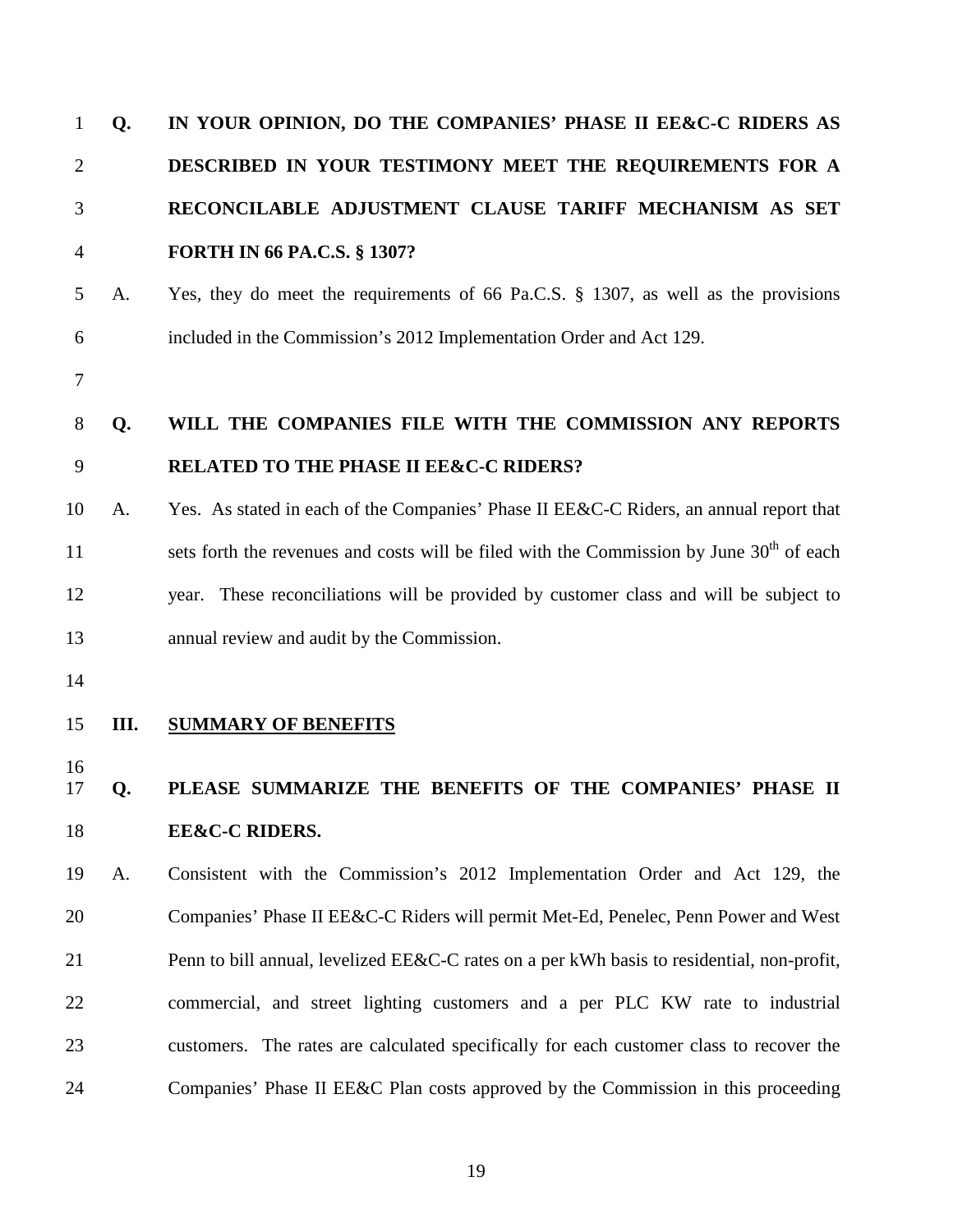| $\mathbf{1}$   |    | consistent with Act 129, the 2012 Implementation Order and the provisions included in      |
|----------------|----|--------------------------------------------------------------------------------------------|
| $\overline{2}$ |    | 66 Pa.C.S. § 1307. When coupled with the reconciliation provisions included in the         |
| 3              |    | Riders, the Phase II EE&C-C rates will provide full, equitable and timely cost recovery of |
| 4              |    | actual EE&C program costs incurred by the Companies for Phase II EE&C for the period       |
| 5              |    | June 1, 2013 through May 31, 2016.                                                         |
| 6              |    |                                                                                            |
| 7              | Q. | IN YOUR OPINION SHOULD THE PHASE II EEC-C RIDERS BE APPROVED?                              |
| 8              | A. | Based on the benefits I just discussed, the Phase II EE&C-C Riders, along with the initial |
| 9              |    | rates included therein, should be approved as proposed in this proceeding.<br>For the      |
| 10             |    | reasons I have already discussed, the Commission should also approve the modifications     |
| 11             |    | to the Phase I EE&C-C Riders of Met-Ed, Penelec and Penn Power and, upon such              |
| 12             |    | approval, allow the change to the Phase I EE&C Rider rates to become effective on ten      |
| 13             |    | days notice.                                                                               |
| 14             |    |                                                                                            |
| 15             | Q. | DOES THIS COMPLETE YOUR DIRECT TESTIMONY?                                                  |
|                |    |                                                                                            |

A. Yes, it does.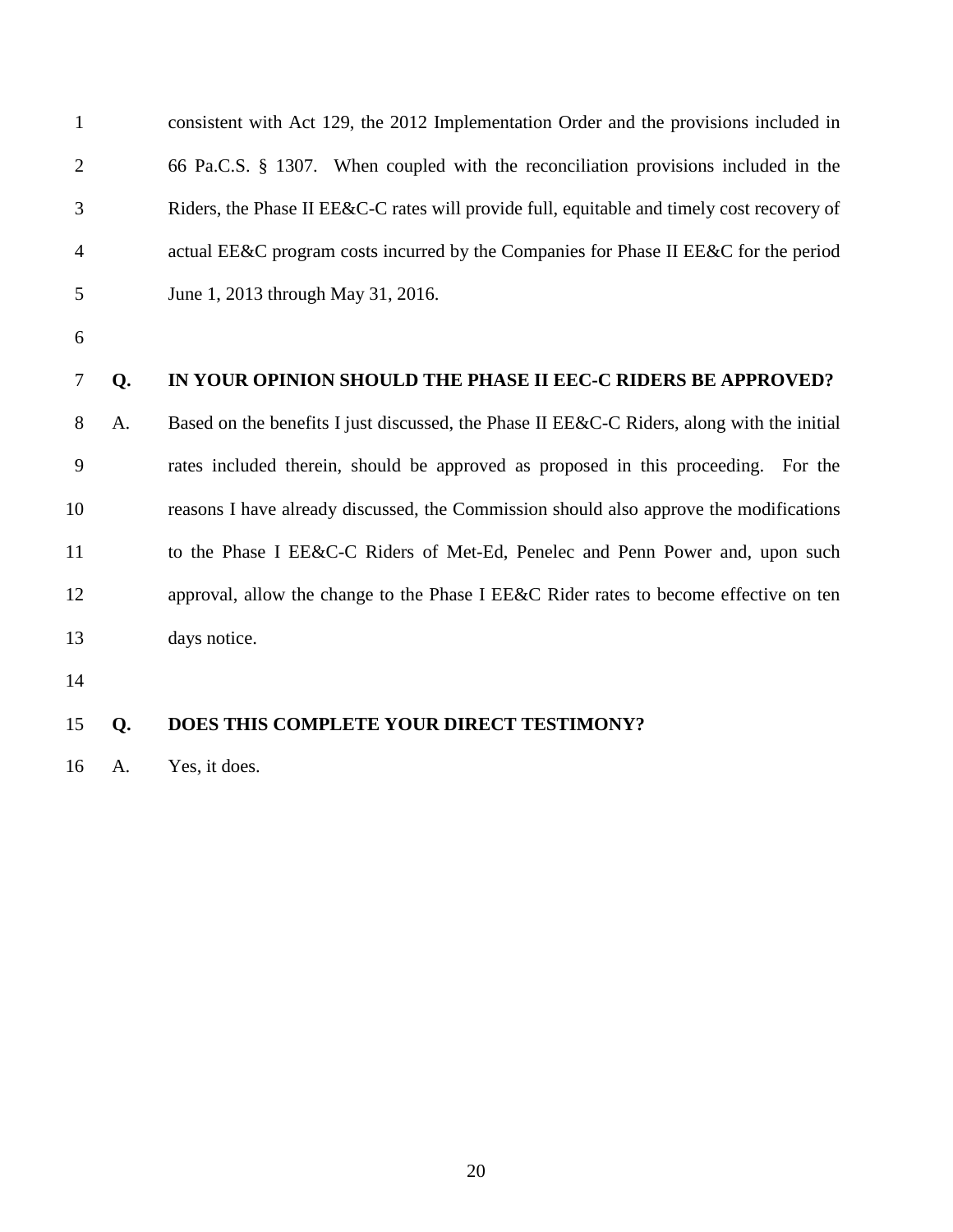Met-Ed/Penelec/Penn Power/West Penn Power Statement No. 3 Witness: K.M. Siedt Appendix A Page 1 of 2

### **Appendix A Resume: Education and Experience of Kevin M. Siedt**

| Education:       |                                                                          |
|------------------|--------------------------------------------------------------------------|
| 1984             | Bachelor of Science Degree- Accounting/Finance, Rowan University,        |
|                  | Glassboro, New Jersey                                                    |
| 1994             | Masters of Business Administration Degree, Moravian College, Bethlehem,  |
|                  | PA.                                                                      |
| Experience:      |                                                                          |
| $1984 - 1987$    | Commercial Credit Analyst – First Fidelity Bank                          |
| $1987 - 1993$    | Financial Analyst, Corporate Finance Department – Foster Wheeler         |
|                  | Corporation                                                              |
| $1993 - 1996$    | Senior Financial Analyst, Corporate and Project Finance – Foster Wheeler |
|                  | Corporation                                                              |
| $1996 - 1997$    | Manager of Financial Analysis, Corporate and Project Finance - Foster    |
|                  | <b>Wheeler Corporation</b>                                               |
| $1997 - 1998$    | Director of Financial Analysis, Corporate and Project Finance – Foster   |
|                  | <b>Wheeler Corporation</b>                                               |
| $1998 - 2001$    | Financial Consultant, Treasury Department – GPU Corporation              |
| $2001 - 2002$    | Consultant, Market Economics – GPU Corporation                           |
| $2002 - 2010$    | Staff Business Analyst, Rates and Regulatory Affairs – FirstEnergy       |
|                  | Corporation                                                              |
| $2010$ – Present | Rate Analyst V, Rates and Regulatory Affairs – FirstEnergy Corporation   |

Prepared and presented testimony in the following rate-related cases:

| Pa. P.U.C. Cases: Docket Nos. | P-00072259     |
|-------------------------------|----------------|
|                               | P-2010-2157862 |
|                               | M-2011-2250561 |
|                               | M-2011-2259298 |
|                               | M-2011-2250682 |
|                               | P-2012-2292284 |
|                               | C-2012-2284617 |
|                               | C-2012-2295306 |
|                               | M-2012-2312766 |
|                               | M-2012-2312767 |
|                               | M-2012-2312769 |
|                               | M-2012-2312772 |
|                               | M-2012-2312633 |
|                               | M-2012-2312770 |